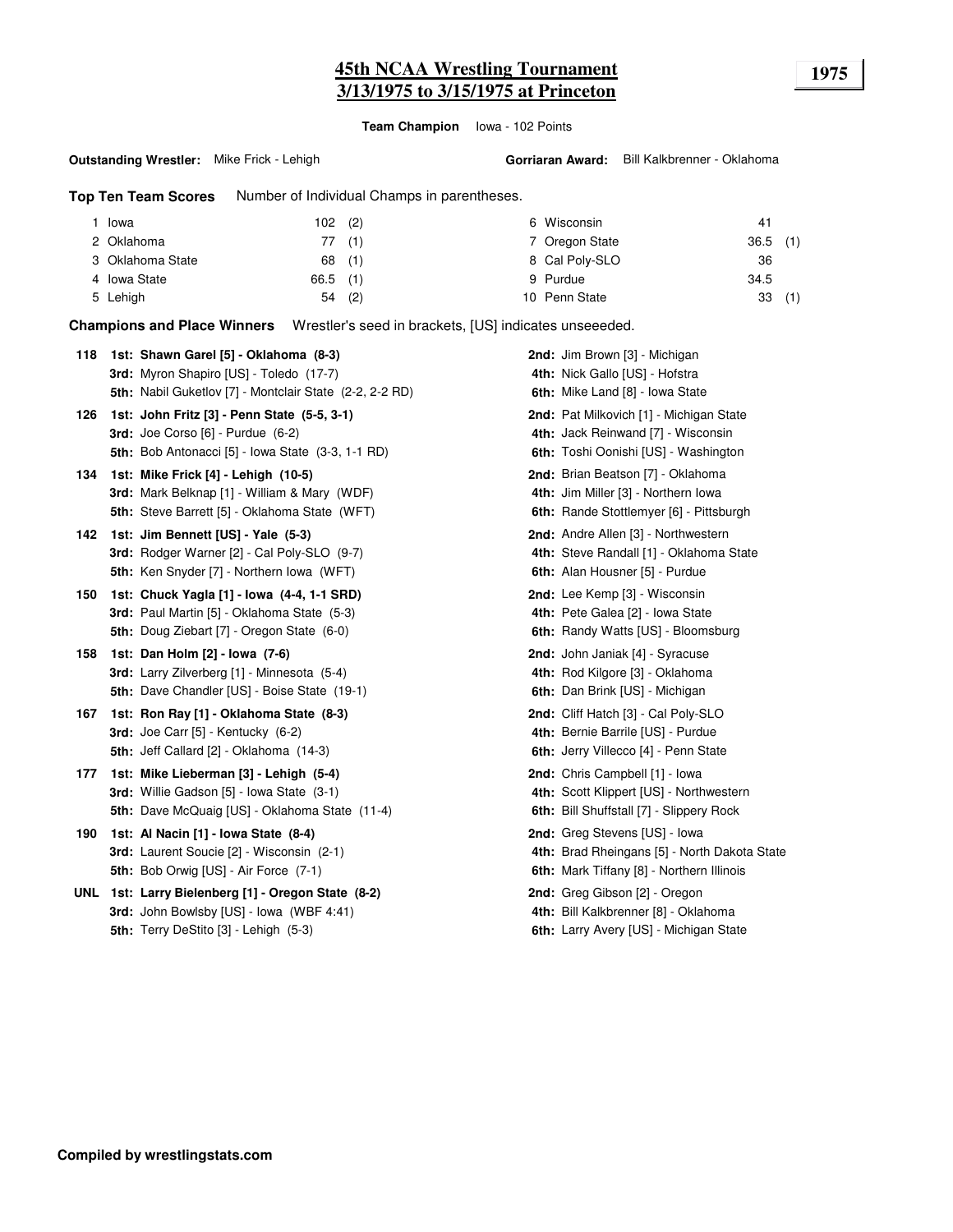| Mark Costello, Navy                                         |                            |                      |                      |                  |
|-------------------------------------------------------------|----------------------------|----------------------|----------------------|------------------|
| Shawn Garel, Oklahoma [5]                                   | Shawn Garel 18-7           |                      |                      |                  |
| Eric Waters, Pennsylvania                                   | Eric Waters 9-5            | Shawn Garel Med FFT  |                      | 118 Weight Class |
| John Price, Utah State                                      |                            |                      |                      |                  |
| Steve Breece, North Carolina                                |                            |                      | Shawn Garel 15-4     |                  |
| Mark DiGirolamo, Cal Poly-SLO                               | Mark DiGirolamo 22-6       |                      |                      |                  |
| Andy Daniels, Ohio University                               |                            | Mark DiGirolamo 3-2  |                      |                  |
| Pete Morelli, Clarion [4]                                   | Pete Morelli 7-7, 4-0      |                      |                      |                  |
| Steve Pivac, Colorado State                                 |                            |                      |                      | Shawn Garel 8-6  |
| Steve Stalnaker, Tennessee                                  | Steve Stalnaker 14-4       |                      |                      |                  |
| Pat Plourd, Oregon State                                    |                            | Jack Spates 11-4     |                      |                  |
| Jack Spates, Slippery Rock [1]                              | Jack Spates 10-1           |                      |                      |                  |
| Kevin Roesch, Princeton                                     |                            |                      | Mike Land 5-4        |                  |
| Garrett Headley, Kentucky                                   | Kevin Roesch 10-4          |                      |                      |                  |
| Myron Shapiro, Toledo                                       |                            | Mike Land 19-5       |                      |                  |
| Mike Land, Iowa State [8]                                   | Mike Land 15-8             |                      |                      |                  |
| Nabil Guketlov, Montclair State [7]                         |                            |                      |                      | Shawn Garel 8-3  |
| Wayne Packer, Penn State                                    | Nabil Guketlov 3-3, 3-3 RD |                      |                      |                  |
|                                                             |                            | Nabil Guketlov 26-9  |                      |                  |
| Paul Schonauer, Miami Ohio                                  | Jeff Lambert Fall 3:38     |                      |                      |                  |
| Jeff Lambert, Boston University<br>Mike McArthur, Minnesota |                            |                      | Nabil Guketlov 11-6  |                  |
|                                                             | Mike McArthur 16-5         |                      |                      |                  |
| Jim Blair, East Carolina                                    |                            | Mike McArthur 9-0    |                      |                  |
| Rich Molina, Cal State-Bakersfield                          | Rich Molina 7-6            |                      |                      |                  |
| Don Meeker, Wyoming                                         |                            |                      |                      | Jim Brown 7-0    |
| Jim Brown, Michigan [3]                                     | Jim Brown 5-2              |                      |                      |                  |
| Dave McLain, Washington                                     |                            | Jim Brown 11-6       |                      |                  |
| Erv Gonzalez, Northern Colorado                             | Erv Gonzalez 7-3           |                      |                      |                  |
| Jim Haines, Wisconsin                                       |                            |                      | Jim Brown 11-11, 4-2 |                  |
| Nick Gallo, Hofstra                                         | Nick Gallo 8-1             |                      |                      |                  |
| Ed Knecht, Northern Arizona                                 |                            | Nick Gallo Fall 6:05 |                      |                  |
| Bruce Geier, Utah                                           | Lance Leonhardt 6-1        |                      |                      |                  |
| Lance Leonhardt, Lehigh [6]                                 |                            |                      |                      |                  |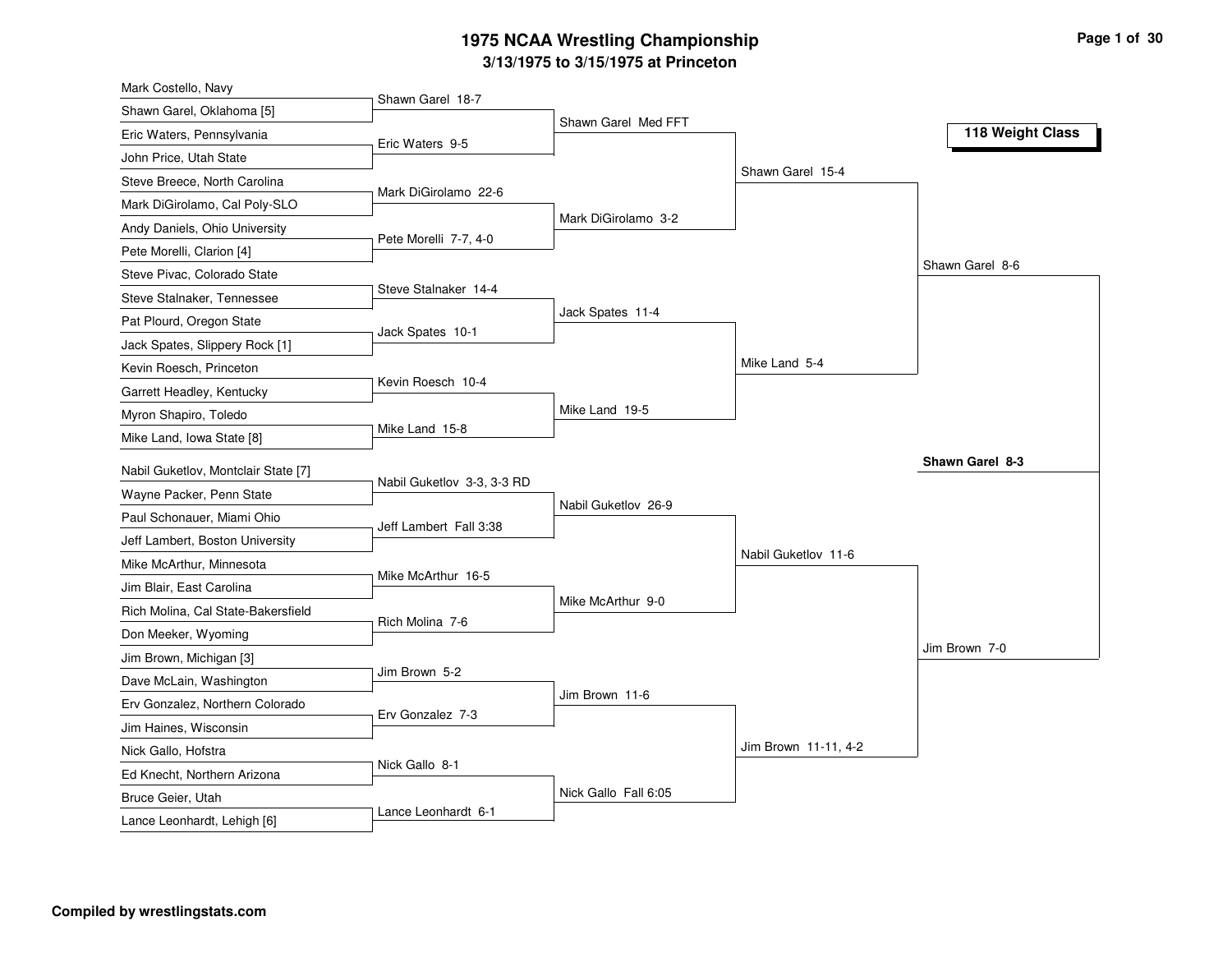| Costello, Navy              |                          |                |                  |                           |                                                           |
|-----------------------------|--------------------------|----------------|------------------|---------------------------|-----------------------------------------------------------|
|                             |                          |                |                  |                           | <b>118 Consolation Bracket</b>                            |
|                             | Costello Med FFT         |                |                  |                           |                                                           |
|                             |                          |                |                  |                           |                                                           |
| Waters, Pennsylvania        |                          | DiGirolamo 8-7 |                  |                           |                                                           |
|                             |                          |                |                  |                           |                                                           |
|                             | DiGirolamo, Cal Poly-SLO |                |                  |                           |                                                           |
|                             |                          |                | Shapiro 11-3     |                           |                                                           |
| Shapiro, Toledo             |                          |                |                  |                           | Shapiro 4-3                                               |
|                             |                          |                |                  | Guketlov, Montclair State |                                                           |
|                             | Shapiro Med FFT          |                |                  |                           |                                                           |
|                             |                          |                |                  |                           |                                                           |
| Roesch, Princeton           |                          | Shapiro 7-3    |                  |                           |                                                           |
|                             |                          |                |                  |                           |                                                           |
|                             | Spates, Slippery Rock    |                |                  |                           | Third Place: Myron Shapiro, Toledo 17-7                   |
|                             |                          |                |                  |                           | Fourth Place: Nick Gallo, Hofstra                         |
| Packer, Penn State          |                          |                |                  |                           |                                                           |
|                             |                          |                |                  |                           | Fifth Place: Nabil Guketlov, Montclair State 2-2, 2-2 SRD |
|                             | Packer 8-8, 8-1          |                |                  |                           | Sixth Place: Mike Land, Iowa State                        |
|                             |                          |                |                  |                           |                                                           |
| Lambert, Boston University  |                          | Packer Med FFT |                  |                           |                                                           |
|                             |                          |                |                  |                           |                                                           |
|                             | McArthur, Minnesota      |                |                  |                           |                                                           |
|                             |                          |                | Gallo 6-5        |                           |                                                           |
|                             |                          |                |                  |                           |                                                           |
| McLain, Washington          |                          |                |                  |                           | Gallo 3-3, 2-1                                            |
|                             |                          |                | Land, Iowa State |                           |                                                           |
|                             | Gonzalez 5-2             |                |                  |                           |                                                           |
| Gonzalez, Northern Colorado |                          | Gallo 5-4      |                  |                           |                                                           |
|                             |                          |                |                  |                           |                                                           |
|                             | Gallo, Hofstra           |                |                  |                           |                                                           |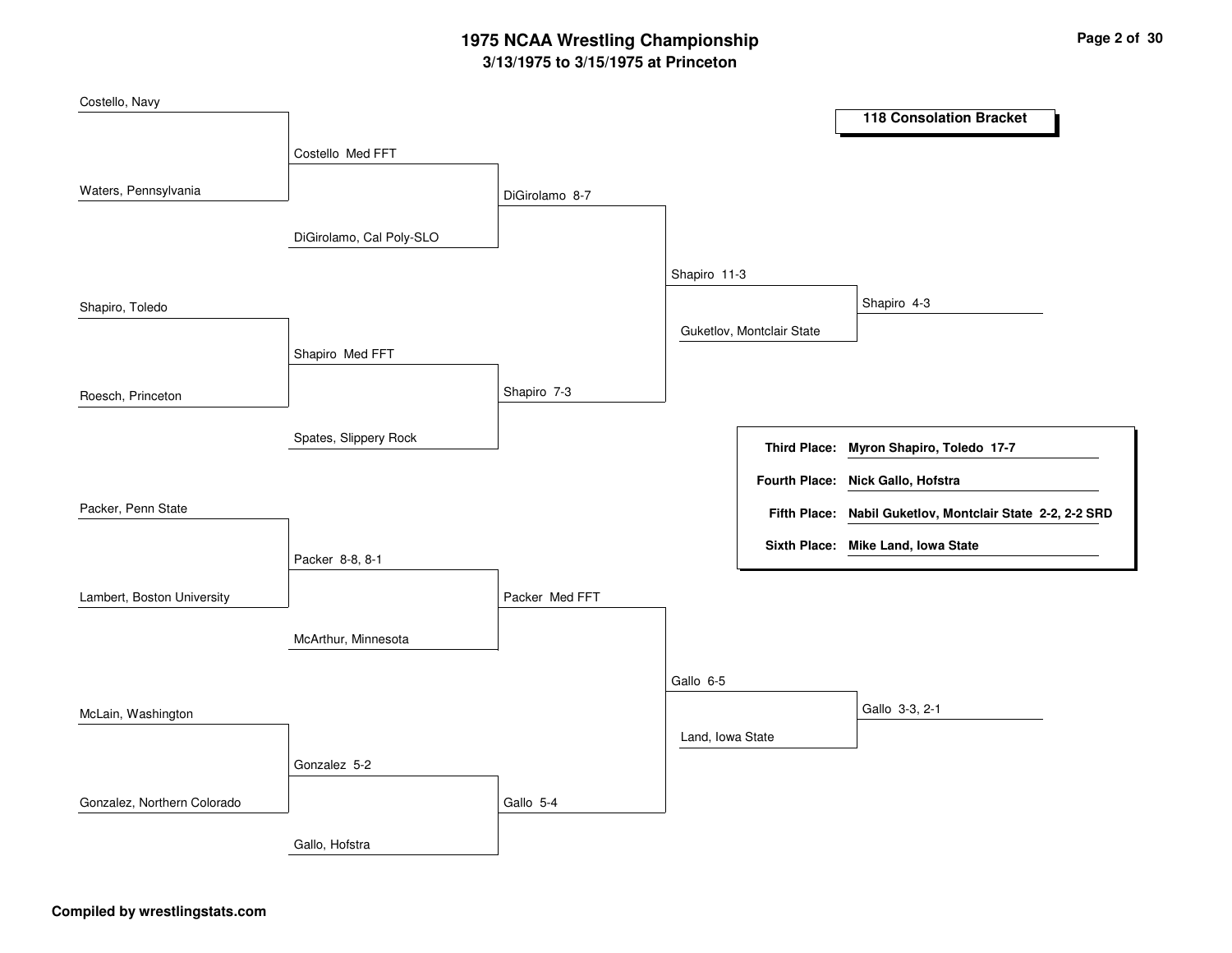| Jim Blair - East Carolina     |                   |
|-------------------------------|-------------------|
|                               | <b>Blair 10-5</b> |
| Billy Martin - Oklahoma State |                   |
| Mark Costello - Navy          |                   |
|                               | Costello 9-4      |
| Jim Bissell - Michigan State  |                   |
| Pete Morelli - Clarion        |                   |
| Bill Murphy - Weber State     | Morelli 5-4       |
| Nick Gallo - Hofstra          |                   |
|                               | Gallo 8-1         |
| Ralph Davis - Oregon          |                   |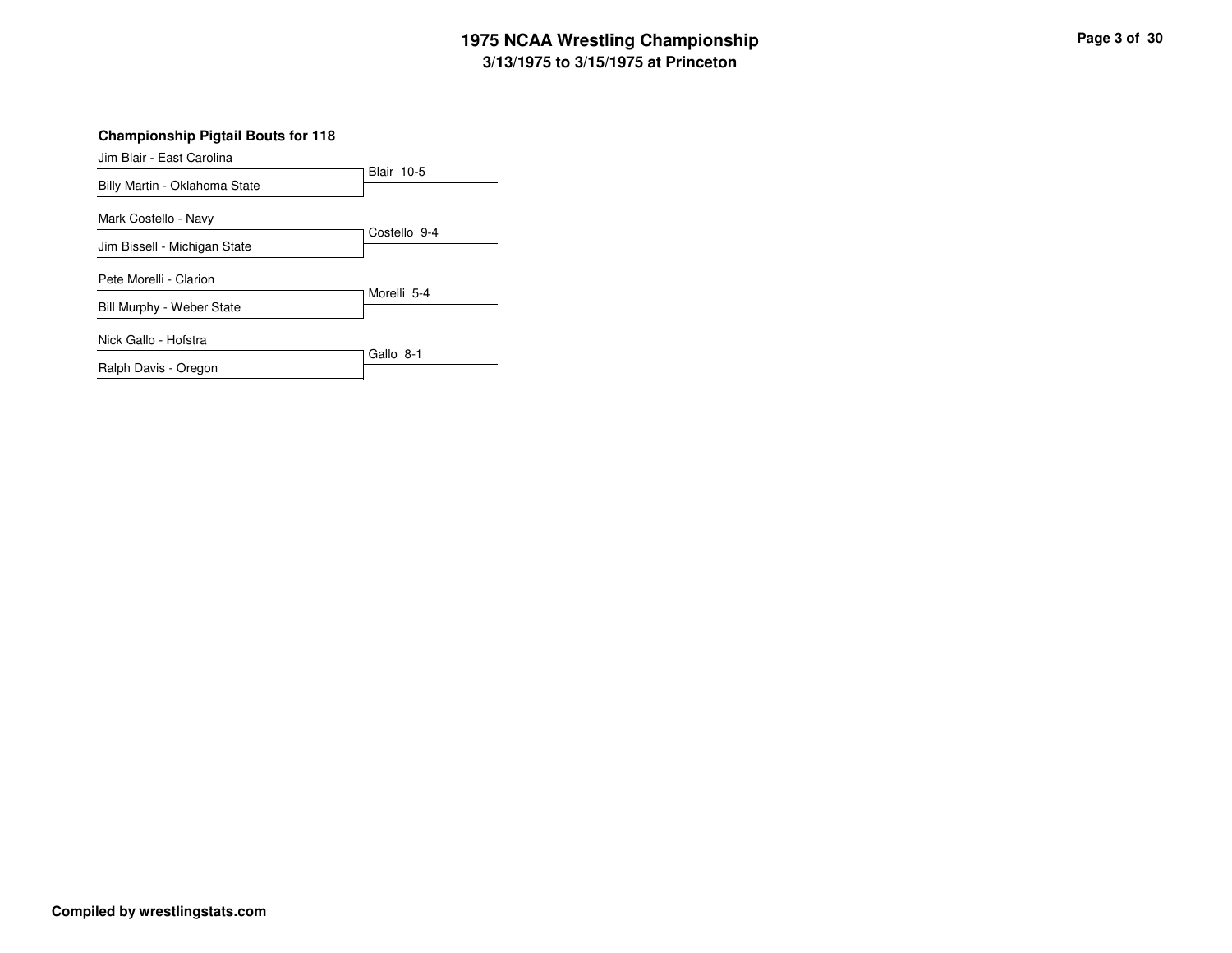| Joe Sade, Oregon                                       |                        |                         |                           |                     |
|--------------------------------------------------------|------------------------|-------------------------|---------------------------|---------------------|
| Bob Antonacci, Iowa State [5]                          | Bob Antonacci 5-0      | Bob Antonacci 2-1       |                           |                     |
| Dave Wendall, Virginia                                 | Bob Dalton 8-4         |                         |                           | 126 Weight Class    |
| Bob Dalton, Miami Ohio                                 |                        |                         |                           |                     |
| Marty Lynn, Lehigh                                     |                        |                         | Toshi Oonishi 1-1, 0-0 RD |                     |
| Paul Fehlberg, Brigham Young                           | Paul Fehlberg 17-4     |                         |                           |                     |
| Toshi Oonishi, Washington                              |                        | Toshi Oonishi Fall 3:40 |                           |                     |
| George Bryant, Pittsburgh [4]                          | Toshi Oonishi 4-4, 3-0 |                         |                           |                     |
| Bernie Kleiman, Portland State                         |                        |                         |                           | Pat Milkovich 3-0   |
| Kenny Nelson, Oklahoma                                 | Kenny Nelson 8-1       |                         |                           |                     |
| Craig Helmuth, Gettysburg                              |                        | Pat Milkovich 4-1       |                           |                     |
| Pat Milkovich, Michigan State [1]                      | Pat Milkovich 8-3      |                         |                           |                     |
| Scott Pucino, Rhode Island [8]                         |                        |                         | Pat Milkovich 14-3        |                     |
| Joe Kittel, Oregon State                               | Scott Pucino 11-2      |                         |                           |                     |
| John Powell, Oklahoma State                            |                        | Scott Pucino 10-6       |                           |                     |
| Phil Bayouth, Wyoming                                  | John Powell 5-4        |                         |                           |                     |
| Mark Honess, Slippery Rock                             |                        |                         |                           | John Fritz 5-5, 3-1 |
| Jack Reinwand, Wisconsin [7]                           | Jack Reinwand 12-7     |                         |                           |                     |
| Jim Hicks, William & Mary                              |                        | Jack Reinwand 6-3       |                           |                     |
| Dave Hopkins, Ohio University                          | Jim Hicks 3-2          |                         |                           |                     |
| Greg Filipos, Maryland                                 |                        |                         | Jack Reinwand 5-4         |                     |
| Jimmy Carr, Kentucky [2]                               | Jimmy Carr 12-4        |                         |                           |                     |
| Tom Turnbull, Clarion                                  |                        | Jimmy Carr 7-7, 3-1     |                           |                     |
| Jack Eustice, Minnesota State-Mankato                  | Tom Turnbull Fall 4:14 |                         |                           |                     |
| John Fritz, Penn State [3]                             |                        |                         |                           | John Fritz 10-3     |
| Alex Gonzales, San Francisco State                     | John Fritz Fall 3:05   |                         |                           |                     |
| Mike Isom, Weber State                                 |                        | John Fritz Fall 0:58    |                           |                     |
| Jim Mendoza, UCLA                                      | Mike Isom 10-2         |                         |                           |                     |
| Joe Corso, Purdue [6]                                  |                        |                         | John Fritz 7-5            |                     |
|                                                        | Joe Corso 11-1         |                         |                           |                     |
| Randy Schutte, Princeton<br>Chico Lutes, Indiana State |                        | Joe Corso Fall 7:50     |                           |                     |
| Bob Anderson, Colorado State                           | Bob Anderson 7-3       |                         |                           |                     |
|                                                        |                        |                         |                           |                     |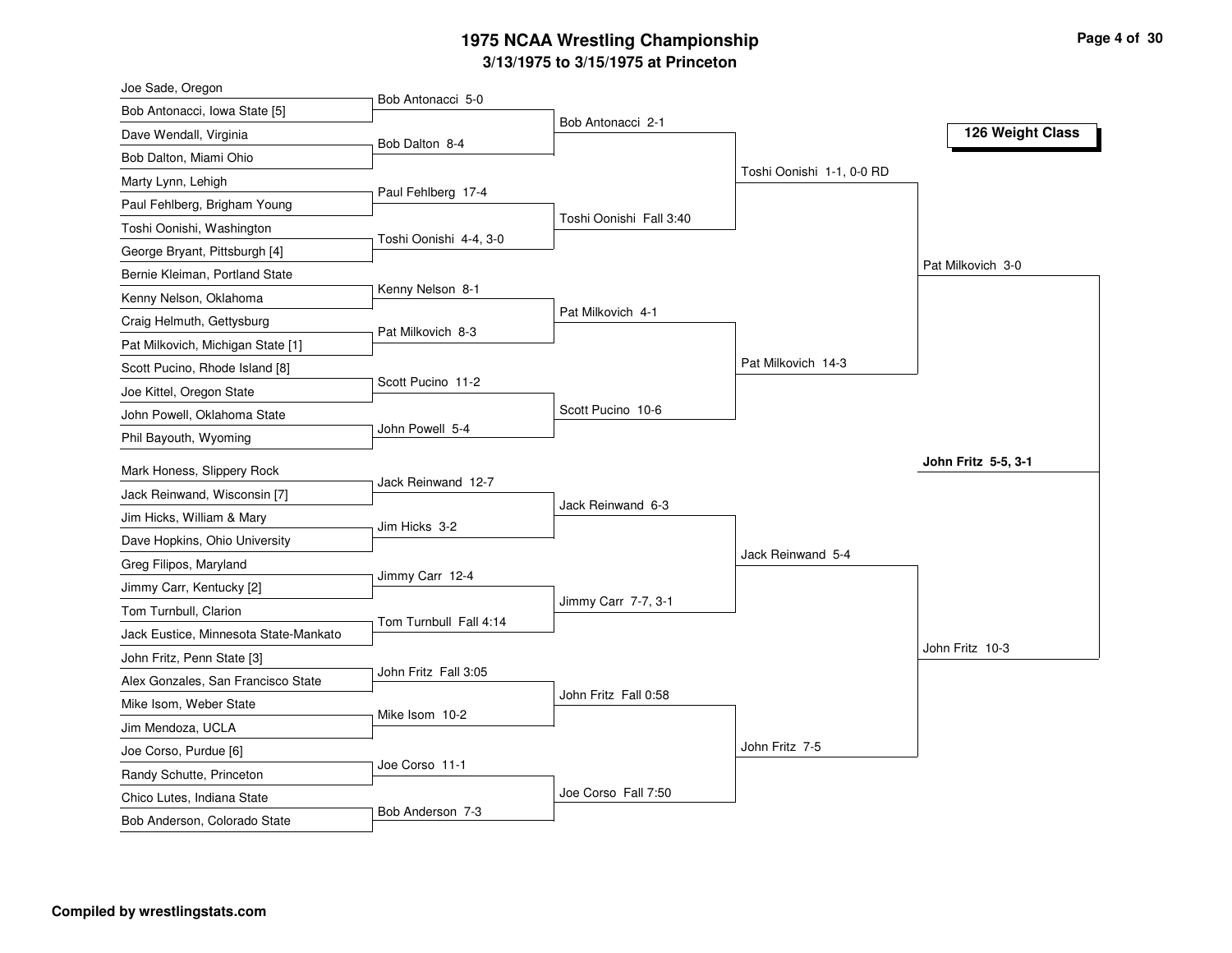| Bryant, Pittsburgh            |                       |                |                    |                     |                                                     |
|-------------------------------|-----------------------|----------------|--------------------|---------------------|-----------------------------------------------------|
|                               |                       |                |                    |                     | <b>126 Consolation Bracket</b>                      |
|                               | Bryant 8-7            |                |                    |                     |                                                     |
| Fehlberg, Brigham Young       |                       | Antonacci 4-2  |                    |                     |                                                     |
|                               |                       |                |                    |                     |                                                     |
|                               | Antonacci, Iowa State |                |                    |                     |                                                     |
|                               |                       |                | Antonacci 1-1, 1-0 |                     |                                                     |
| Helmuth, Gettysburg           |                       |                |                    |                     | Reinwand 12-4                                       |
|                               |                       |                |                    | Reinwand, Wisconsin |                                                     |
|                               | Nelson 6-3            |                |                    |                     |                                                     |
| Nelson, Oklahoma              |                       | Nelson 8-2     |                    |                     |                                                     |
|                               |                       |                |                    |                     |                                                     |
|                               | Pucino, Rhode Island  |                |                    |                     | Third Place: Joe Corso, Purdue 6-2                  |
|                               |                       |                |                    |                     | Fourth Place: Jack Reinwand, Wisconsin              |
| Honess, Slippery Rock         |                       |                |                    |                     | Fifth Place: Bob Antonacci, Iowa State 3-3, 1-1 SRD |
|                               |                       |                |                    |                     | Sixth Place: Toshi Oonishi, Washington              |
|                               | Honess 4-1            |                |                    |                     |                                                     |
| Hicks, William & Mary         |                       | Carr Fall 3:28 |                    |                     |                                                     |
|                               |                       |                |                    |                     |                                                     |
|                               | Carr, Kentucky        |                |                    |                     |                                                     |
|                               |                       |                | Corso 4-1          |                     |                                                     |
| Gonzales, San Francisco State |                       |                |                    |                     | Corso 3-1                                           |
|                               |                       |                |                    | Oonishi, Washington |                                                     |
|                               | Gonzales Fall 3:09    |                |                    |                     |                                                     |
|                               |                       |                |                    |                     |                                                     |
| Isom, Weber State             |                       | Corso 8-2      |                    |                     |                                                     |
|                               | Corso, Purdue         |                |                    |                     |                                                     |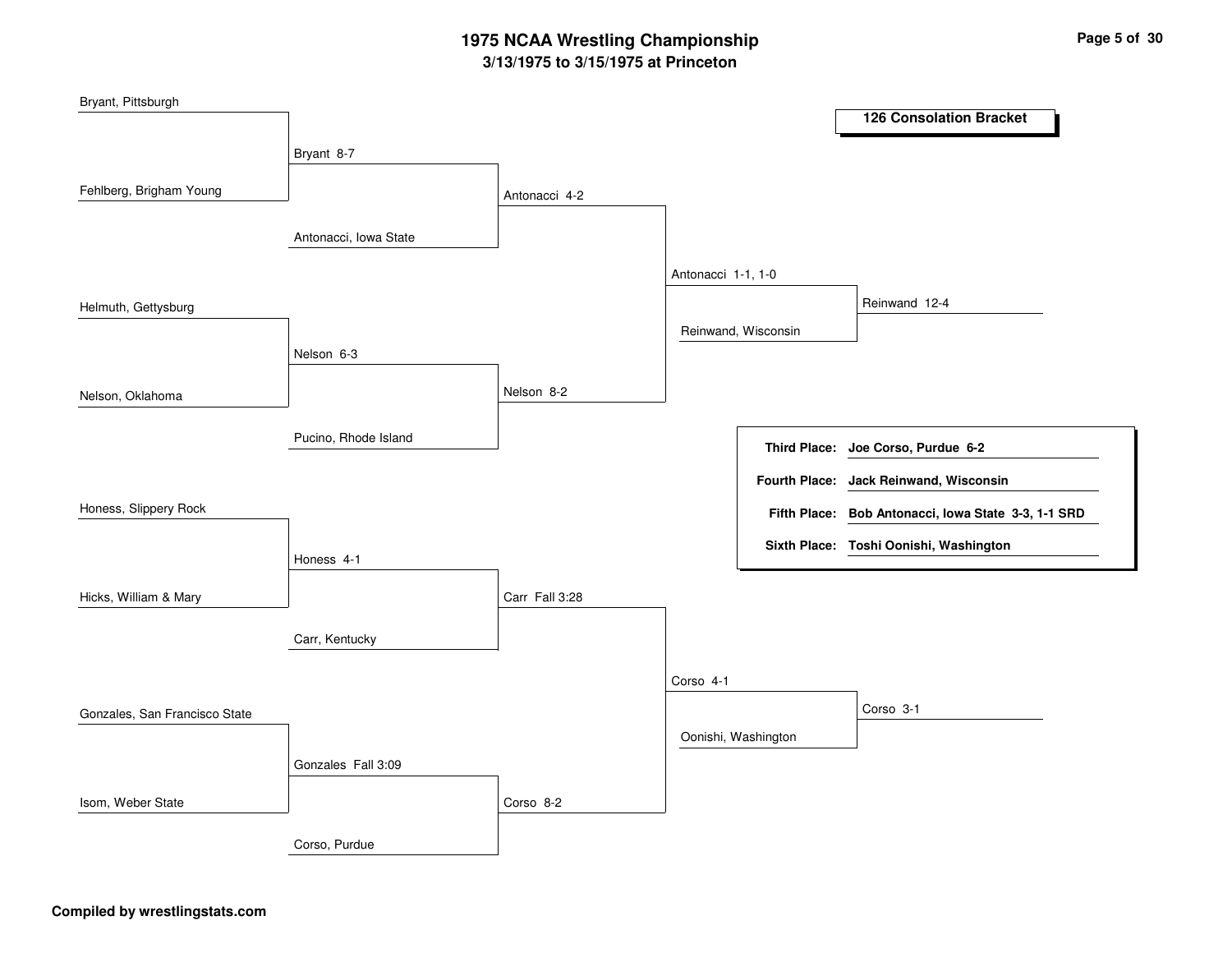**Championship Pigtail Bouts for 126**

| Chico Lutes - Indiana State              |                     |
|------------------------------------------|---------------------|
| Lonnie Parker - Northern Illinois        | Lutes Fall 2:28     |
| John Powell - Oklahoma State             |                     |
| Mike Beck - Navy                         | Powell 5-2          |
| Joe Corso - Purdue                       |                     |
| Gary Harnisch - Nebraska                 | Corso Fall 7:07     |
| Joe Kittel - Oregon State                |                     |
| Mike Dalheimer - St. Cloud State         | Kittel 11-4         |
| Bernie Kleiman - Portland State          |                     |
| <b>Bill Racich - West Chester</b>        | Kleiman 8-2         |
| Bob Antonacci - Iowa State               |                     |
| Denny Monroe - East Carolina             | Antonacci Fall 4:46 |
| Jack Reinwand - Wisconsin                |                     |
| Rick Torres - Cal Poly-SLO               | Reinwand 10-5       |
| Tom Turnbull - Clarion                   |                     |
| Marty Hutsell - Indiana                  | Turnbull 17-6       |
| <b>Consolation Pigtail Bouts for 126</b> |                     |
| Mark Honess - Slippery Rock              |                     |
|                                          | Honess 5-2          |

Rick Torres - Cal Poly-SLO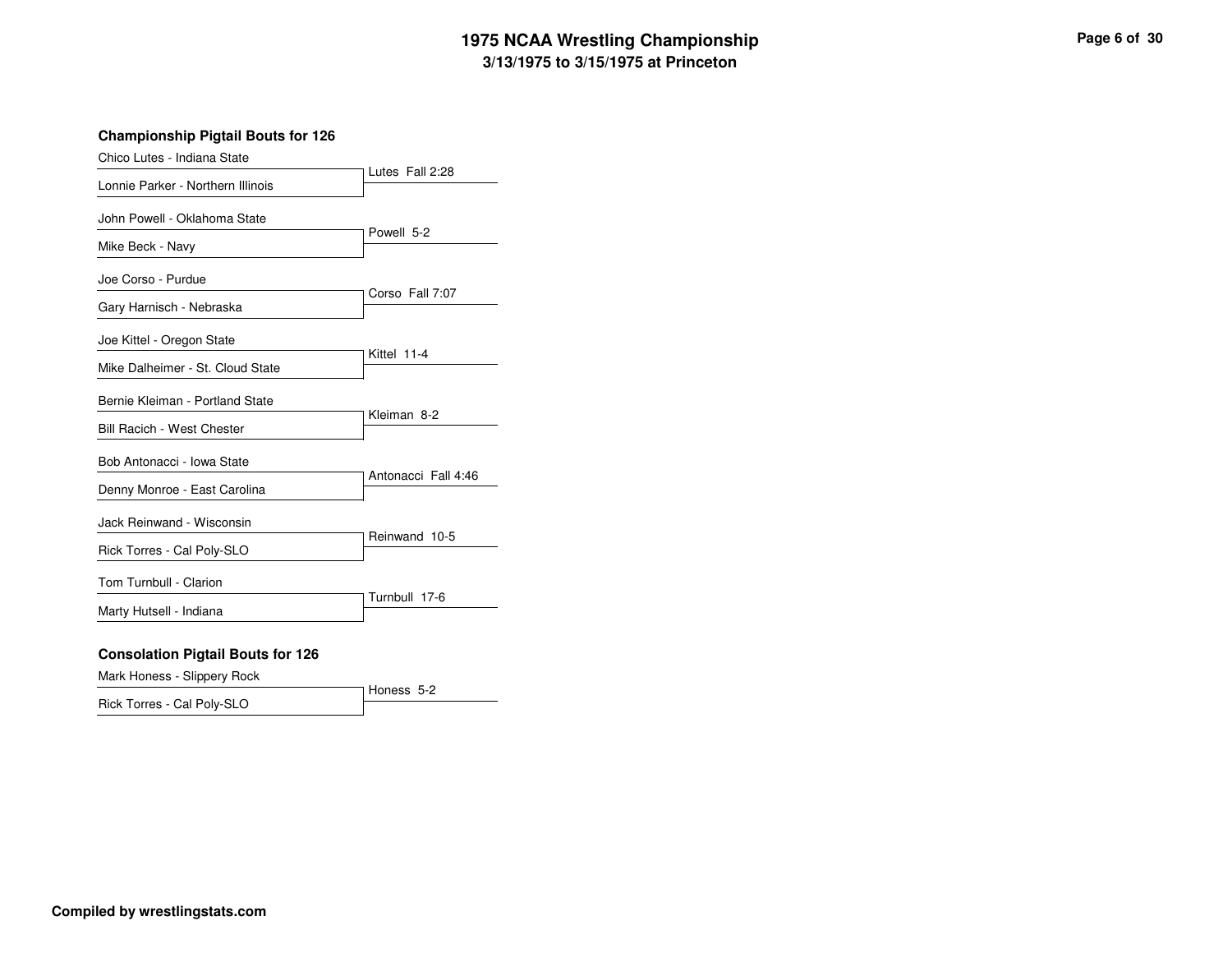| Brad McCrory, Michigan            |                         |                        |                   |                   |
|-----------------------------------|-------------------------|------------------------|-------------------|-------------------|
| Steve Barrett, Oklahoma State [5] | Steve Barrett Fall 2:41 |                        |                   |                   |
| Dennis Brighton, Michigan State   | Dennis Brighton 11-9    | Steve Barrett 17-4     |                   | 134 Weight Class  |
| Dave Martin, Indiana State        |                         |                        |                   |                   |
| Mark Sanderson, Brigham Young     |                         |                        | Mike Frick 8-2    |                   |
| Mark Hawald, John Carroll         | Mark Hawald 6-5         |                        |                   |                   |
| Sam Komar, Indiana                |                         | Mike Frick 11-4        |                   |                   |
| Mike Frick, Lehigh [4]            | Mike Frick 14-4         |                        |                   |                   |
| Randy Nielsen, Iowa State         |                         |                        |                   | Mike Frick 11-7   |
| Jim Young, SUNY-Buffalo           | Jim Young 14-8          |                        |                   |                   |
| Carl Slocum, Northern Colorado    |                         | Mark Belknap 9-3       |                   |                   |
| Mark Belknap, William & Mary [1]  | Mark Belknap 9-3        |                        |                   |                   |
| Mike McGonigal, Virginia          |                         |                        | Mark Belknap 9-8  |                   |
| Steve Dick, San Jose State        | Mike McGonigal 6-4      |                        |                   |                   |
| Jeff Condon, Slippery Rock        |                         | Brad Jacot 10-1        |                   |                   |
| Brad Jacot, Washington [8]        | Brad Jacot 6-4          |                        |                   |                   |
| Brian Beatson, Oklahoma [7]       |                         |                        |                   | Mike Frick 10-5   |
| Milan Yakovich, Kent State        | Brian Beatson 17-2      |                        |                   |                   |
| Lloyd Ford, Colorado State        |                         | Brian Beatson 8-4      |                   |                   |
| Larry Pruitt, SIU-Edwardsville    | Lloyd Ford 7-1          |                        |                   |                   |
| Steve Pilcher, UCLA               |                         |                        | Brian Beatson 4-0 |                   |
| Don Rohn, Clarion [2]             | Steve Pilcher 9-6       |                        |                   |                   |
| John Schutte, Louisiana State     |                         | Sev Popolizio 8-4      |                   |                   |
| Sev Popolizio, Boston University  | Sev Popolizio 6-4       |                        |                   |                   |
| Jim Miller, Northern Iowa [3]     |                         |                        |                   | Brian Beatson 4-1 |
| Shuichi Shoji, Oregon             | Jim Miller 2-1          |                        |                   |                   |
| Steve Hunte, Iowa                 |                         | Jim Miller 4-1         |                   |                   |
| Jack Schoonover, Army             | Steve Hunte 5-2         |                        |                   |                   |
| Ron Boucher, Oregon State         |                         |                        | Jim Miller 9-7    |                   |
| Kurt Mock, Kentucky               | Kurt Mock 13-6          |                        |                   |                   |
| Pat Quinlan, Central Michigan     |                         | Rande Stottlemyer 14-5 |                   |                   |
|                                   |                         |                        |                   |                   |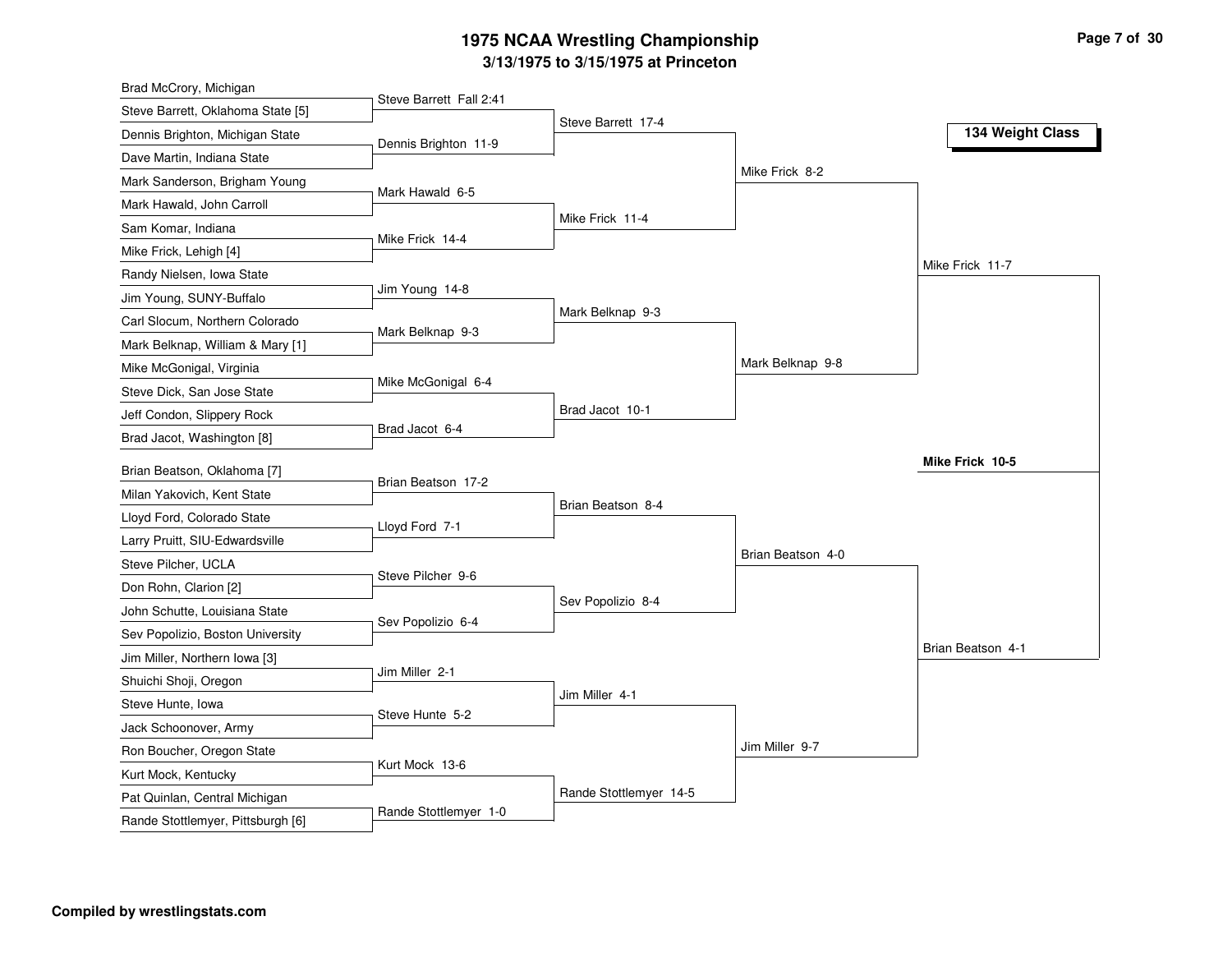| Jefferies, Arizona State  |                              |                 |                 |                         |                                                    |
|---------------------------|------------------------------|-----------------|-----------------|-------------------------|----------------------------------------------------|
|                           |                              |                 |                 |                         | <b>134 Consolation Bracket</b>                     |
|                           | Hawald 8-3                   |                 |                 |                         |                                                    |
|                           |                              |                 |                 |                         |                                                    |
| Hawald, John Carroll      |                              | Barrett 9-3     |                 |                         |                                                    |
|                           | Barrett, Oklahoma State      |                 |                 |                         |                                                    |
|                           |                              |                 |                 |                         |                                                    |
|                           |                              |                 | Barrett 6-5     |                         |                                                    |
| Slocum, Northern Colorado |                              |                 |                 |                         | Miller 5-4                                         |
|                           |                              |                 |                 | Miller, Northern Iowa   |                                                    |
|                           | Young 8-1                    |                 |                 |                         |                                                    |
|                           |                              |                 |                 |                         |                                                    |
| Young, SUNY-Buffalo       |                              | Jacot 6-1       |                 |                         |                                                    |
|                           |                              |                 |                 |                         |                                                    |
|                           | Jacot, Washington            |                 |                 |                         | Third Place: Mark Belknap, William & Mary Med FFT  |
|                           |                              |                 |                 |                         | Fourth Place: Jim Miller, Northern Iowa            |
| Yakovich, Kent State      |                              |                 |                 |                         |                                                    |
|                           |                              |                 |                 |                         | Fifth Place: Steve Barrett, Oklahoma State Med FFT |
|                           | Ford 14-2                    |                 |                 |                         | Sixth Place: Rande Stottlemyer, Pittsburgh         |
|                           |                              |                 |                 |                         |                                                    |
| Ford, Colorado State      |                              | Ford 3-1        |                 |                         |                                                    |
|                           |                              |                 |                 |                         |                                                    |
|                           | Popolizio, Boston University |                 |                 |                         |                                                    |
|                           |                              |                 | Stottlemyer 7-4 |                         |                                                    |
|                           |                              |                 |                 |                         | Belknap 2-0                                        |
| Shoji, Oregon             |                              |                 |                 |                         |                                                    |
|                           |                              |                 |                 | Belknap, William & Mary |                                                    |
|                           | Shoji 7-3                    |                 |                 |                         |                                                    |
| Hunte, Iowa               |                              | Stottlemyer 4-3 |                 |                         |                                                    |
|                           |                              |                 |                 |                         |                                                    |
|                           | Stottlemyer, Pittsburgh      |                 |                 |                         |                                                    |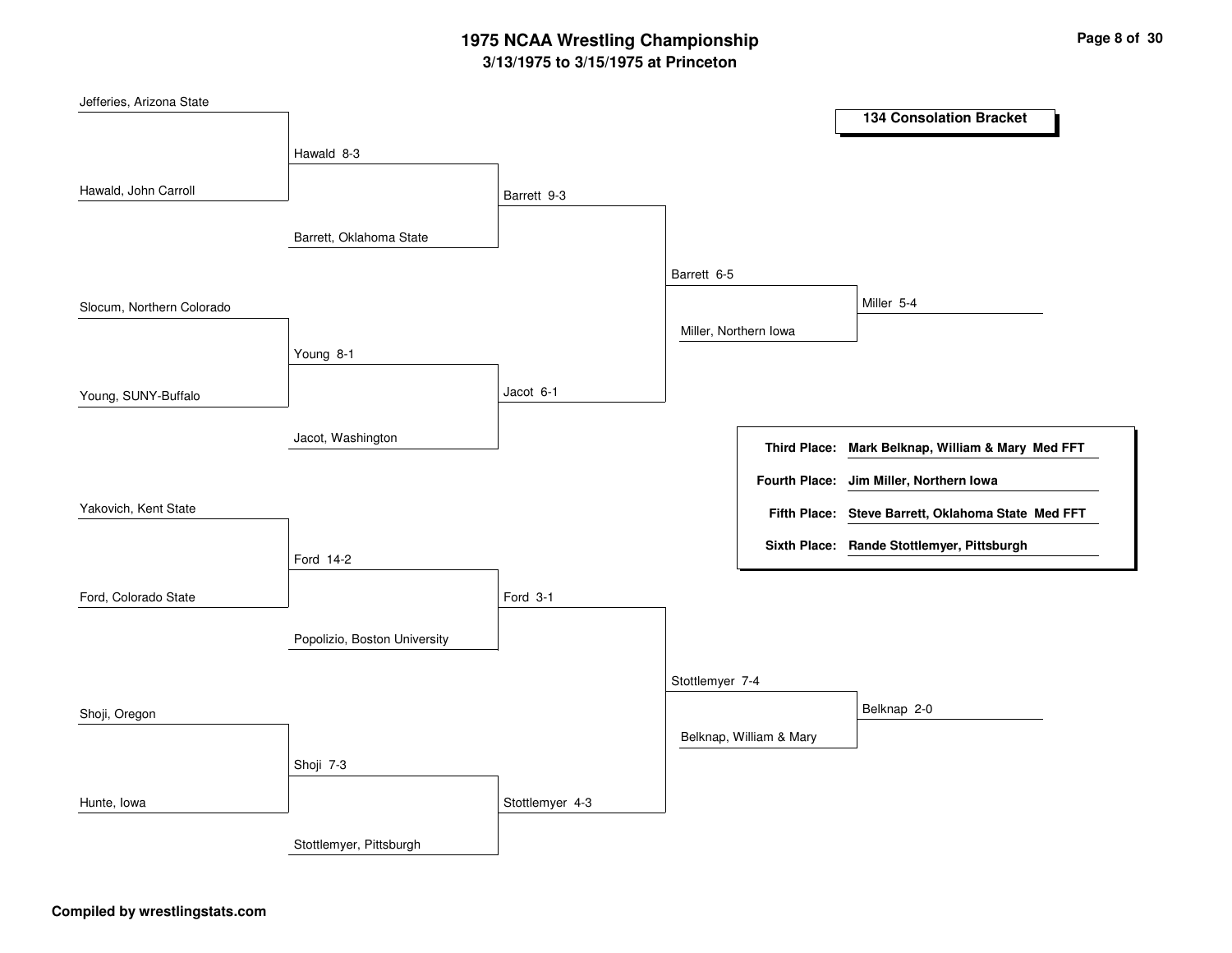### **Championship Pigtail Bouts for 134**

| Mark Belknap - William & Mary   |                   |  |  |
|---------------------------------|-------------------|--|--|
| Glen Mitchell - Ohio University | Belknap Fall 4:33 |  |  |
| Mike McGonigal - Virginia       |                   |  |  |
| Tony Jennings - Nebraska        | McGonigal 7-6     |  |  |
| Don Rohn - Clarion              |                   |  |  |
| Vince Tundo - Montclair State   | Rohn 8-8, 4-2     |  |  |
| Mike Frick - Lehigh             |                   |  |  |
| Tim Jefferies - Arizona State   | Frick 14-8        |  |  |
| Ron Boucher - Oregon State      |                   |  |  |
| Tom Bauer - Navy                | Boucher 16-1      |  |  |
|                                 |                   |  |  |

### **Consolation Pigtail Bouts for 134**

| Carl Slocum - Northern Colorado |                |
|---------------------------------|----------------|
|                                 | Slocum 5-4     |
| Glen Mitchell - Ohio University |                |
| Tim Jefferies - Arizona State   |                |
|                                 | Jefferies 14-7 |
| Sam Komar - Indiana             |                |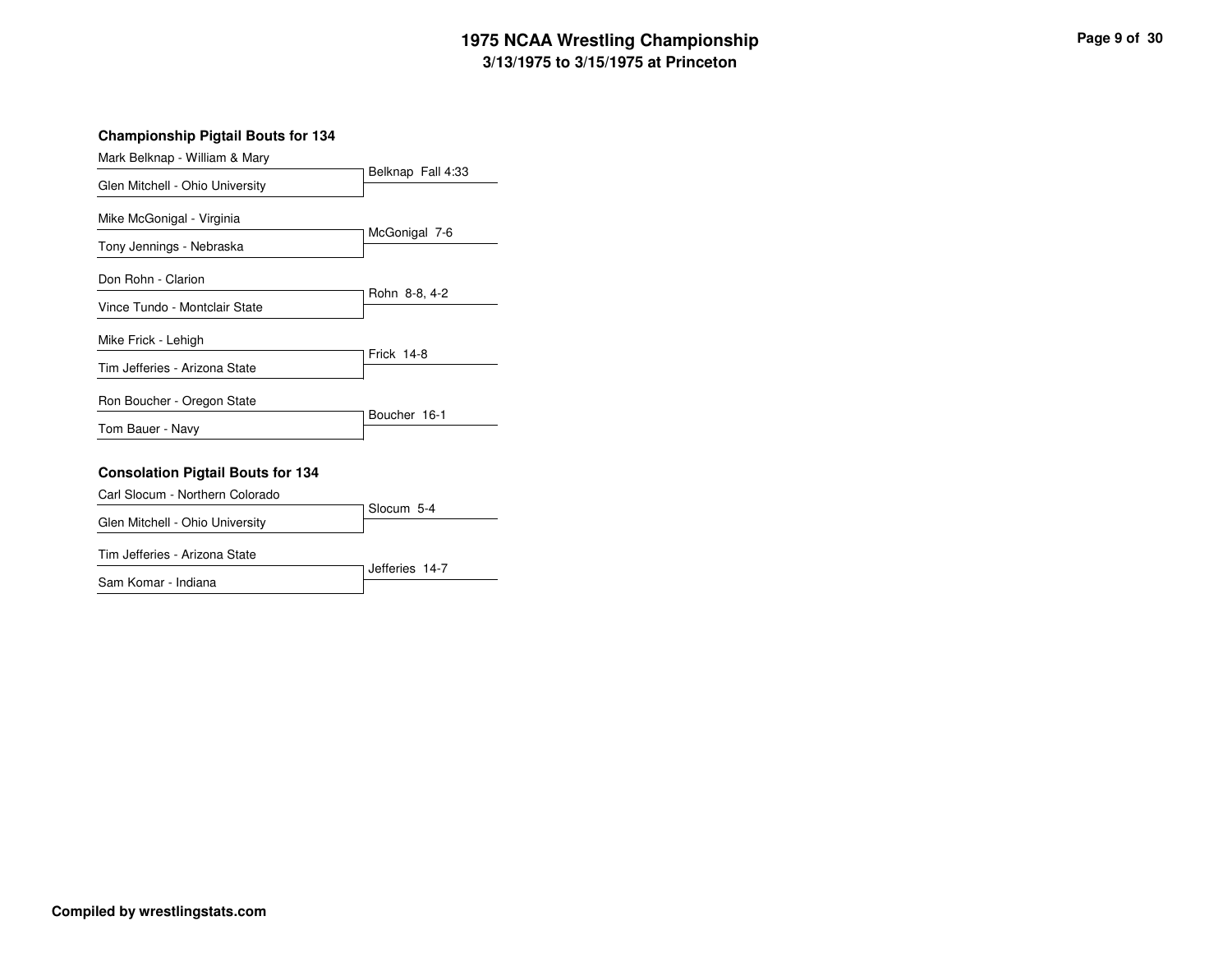| Alan Housner 8-3<br>Alan Housner, Purdue [5]<br>Alan Housner 7-1<br>142 Weight Class<br>Dan Elliott, Oregon State<br>Scott Casper 2-1<br>Scott Casper, Connecticut<br>Alan Housner 7-5<br>Dan Godbehere, Wyoming<br>Dennis Underkoffler 10-5<br>Dennis Underkoffler, Princeton<br>Dean Dixon 9-4<br>Dean Dixon, Oregon<br>Dean Dixon 8-5<br>Pat Sculley, Lehigh [4]<br>Jim Bennett 7-6<br>John Trudgeon, William & Mary<br>Steve Sanderson 10-1<br>Steve Sanderson, Brigham Young<br>Steve Randall Fall 4:38<br>Gus Malavite, Ohio University<br>Steve Randall Fall 1:17<br>Steve Randall, Oklahoma State [1]<br>Jim Bennett 6-1<br>Larry Reed, Northern Colorado [8]<br>Larry Reed 7-6<br>Andy DiSabato, Ohio State<br>Jim Bennett 7-4<br>Jim Bennett, Yale<br>Jim Bennett 6-1<br>John Martellucci, SUNY-Brockport<br>Jim Bennett 5-3<br>Gene Costello, Slippery Rock<br>Ken Snyder 7-6<br>Ken Snyder, Northern Iowa [7]<br>Ken Snyder 18-4<br>Paull McNutt, North Carolina State<br>Paull McNutt 7-3<br>Tim Granowitz, Florida<br>Ken Snyder 4-3<br>Marco Teran, Ball State<br>Rodger Warner 12-5<br>Rodger Warner, Cal Poly-SLO [2]<br>Rodger Warner 13-3<br>Ken Krebs, Stanford<br>Ken Krebs 11-2<br>Harvey Dalton, Western State<br>Andre Allen 4-3<br>Andre Allen, Northwestern [3] | Bruce Randall, Kansas State |                       |  |  |
|-------------------------------------------------------------------------------------------------------------------------------------------------------------------------------------------------------------------------------------------------------------------------------------------------------------------------------------------------------------------------------------------------------------------------------------------------------------------------------------------------------------------------------------------------------------------------------------------------------------------------------------------------------------------------------------------------------------------------------------------------------------------------------------------------------------------------------------------------------------------------------------------------------------------------------------------------------------------------------------------------------------------------------------------------------------------------------------------------------------------------------------------------------------------------------------------------------------------------------------------------------------------------------------------|-----------------------------|-----------------------|--|--|
|                                                                                                                                                                                                                                                                                                                                                                                                                                                                                                                                                                                                                                                                                                                                                                                                                                                                                                                                                                                                                                                                                                                                                                                                                                                                                           |                             |                       |  |  |
|                                                                                                                                                                                                                                                                                                                                                                                                                                                                                                                                                                                                                                                                                                                                                                                                                                                                                                                                                                                                                                                                                                                                                                                                                                                                                           |                             |                       |  |  |
|                                                                                                                                                                                                                                                                                                                                                                                                                                                                                                                                                                                                                                                                                                                                                                                                                                                                                                                                                                                                                                                                                                                                                                                                                                                                                           |                             |                       |  |  |
|                                                                                                                                                                                                                                                                                                                                                                                                                                                                                                                                                                                                                                                                                                                                                                                                                                                                                                                                                                                                                                                                                                                                                                                                                                                                                           |                             |                       |  |  |
|                                                                                                                                                                                                                                                                                                                                                                                                                                                                                                                                                                                                                                                                                                                                                                                                                                                                                                                                                                                                                                                                                                                                                                                                                                                                                           |                             |                       |  |  |
|                                                                                                                                                                                                                                                                                                                                                                                                                                                                                                                                                                                                                                                                                                                                                                                                                                                                                                                                                                                                                                                                                                                                                                                                                                                                                           |                             |                       |  |  |
|                                                                                                                                                                                                                                                                                                                                                                                                                                                                                                                                                                                                                                                                                                                                                                                                                                                                                                                                                                                                                                                                                                                                                                                                                                                                                           |                             |                       |  |  |
|                                                                                                                                                                                                                                                                                                                                                                                                                                                                                                                                                                                                                                                                                                                                                                                                                                                                                                                                                                                                                                                                                                                                                                                                                                                                                           |                             |                       |  |  |
|                                                                                                                                                                                                                                                                                                                                                                                                                                                                                                                                                                                                                                                                                                                                                                                                                                                                                                                                                                                                                                                                                                                                                                                                                                                                                           |                             |                       |  |  |
|                                                                                                                                                                                                                                                                                                                                                                                                                                                                                                                                                                                                                                                                                                                                                                                                                                                                                                                                                                                                                                                                                                                                                                                                                                                                                           |                             |                       |  |  |
|                                                                                                                                                                                                                                                                                                                                                                                                                                                                                                                                                                                                                                                                                                                                                                                                                                                                                                                                                                                                                                                                                                                                                                                                                                                                                           |                             |                       |  |  |
|                                                                                                                                                                                                                                                                                                                                                                                                                                                                                                                                                                                                                                                                                                                                                                                                                                                                                                                                                                                                                                                                                                                                                                                                                                                                                           |                             |                       |  |  |
|                                                                                                                                                                                                                                                                                                                                                                                                                                                                                                                                                                                                                                                                                                                                                                                                                                                                                                                                                                                                                                                                                                                                                                                                                                                                                           |                             |                       |  |  |
|                                                                                                                                                                                                                                                                                                                                                                                                                                                                                                                                                                                                                                                                                                                                                                                                                                                                                                                                                                                                                                                                                                                                                                                                                                                                                           |                             |                       |  |  |
|                                                                                                                                                                                                                                                                                                                                                                                                                                                                                                                                                                                                                                                                                                                                                                                                                                                                                                                                                                                                                                                                                                                                                                                                                                                                                           |                             |                       |  |  |
|                                                                                                                                                                                                                                                                                                                                                                                                                                                                                                                                                                                                                                                                                                                                                                                                                                                                                                                                                                                                                                                                                                                                                                                                                                                                                           |                             |                       |  |  |
|                                                                                                                                                                                                                                                                                                                                                                                                                                                                                                                                                                                                                                                                                                                                                                                                                                                                                                                                                                                                                                                                                                                                                                                                                                                                                           |                             |                       |  |  |
|                                                                                                                                                                                                                                                                                                                                                                                                                                                                                                                                                                                                                                                                                                                                                                                                                                                                                                                                                                                                                                                                                                                                                                                                                                                                                           |                             |                       |  |  |
|                                                                                                                                                                                                                                                                                                                                                                                                                                                                                                                                                                                                                                                                                                                                                                                                                                                                                                                                                                                                                                                                                                                                                                                                                                                                                           |                             |                       |  |  |
|                                                                                                                                                                                                                                                                                                                                                                                                                                                                                                                                                                                                                                                                                                                                                                                                                                                                                                                                                                                                                                                                                                                                                                                                                                                                                           |                             |                       |  |  |
|                                                                                                                                                                                                                                                                                                                                                                                                                                                                                                                                                                                                                                                                                                                                                                                                                                                                                                                                                                                                                                                                                                                                                                                                                                                                                           |                             |                       |  |  |
|                                                                                                                                                                                                                                                                                                                                                                                                                                                                                                                                                                                                                                                                                                                                                                                                                                                                                                                                                                                                                                                                                                                                                                                                                                                                                           |                             |                       |  |  |
|                                                                                                                                                                                                                                                                                                                                                                                                                                                                                                                                                                                                                                                                                                                                                                                                                                                                                                                                                                                                                                                                                                                                                                                                                                                                                           |                             |                       |  |  |
|                                                                                                                                                                                                                                                                                                                                                                                                                                                                                                                                                                                                                                                                                                                                                                                                                                                                                                                                                                                                                                                                                                                                                                                                                                                                                           |                             |                       |  |  |
|                                                                                                                                                                                                                                                                                                                                                                                                                                                                                                                                                                                                                                                                                                                                                                                                                                                                                                                                                                                                                                                                                                                                                                                                                                                                                           |                             | Andre Allen Fall 1:11 |  |  |
| Brent Jacinto, California-Berkeley<br>Andre Allen 8-4<br>Brad Dodds, North Dakota State                                                                                                                                                                                                                                                                                                                                                                                                                                                                                                                                                                                                                                                                                                                                                                                                                                                                                                                                                                                                                                                                                                                                                                                                   |                             |                       |  |  |
| Tom Marriott 9-8                                                                                                                                                                                                                                                                                                                                                                                                                                                                                                                                                                                                                                                                                                                                                                                                                                                                                                                                                                                                                                                                                                                                                                                                                                                                          |                             |                       |  |  |
| Tom Marriott, East Carolina<br>Andre Allen 10-5                                                                                                                                                                                                                                                                                                                                                                                                                                                                                                                                                                                                                                                                                                                                                                                                                                                                                                                                                                                                                                                                                                                                                                                                                                           |                             |                       |  |  |
| Brad Smith, Iowa [6]<br>Brad Smith Fall 2:47                                                                                                                                                                                                                                                                                                                                                                                                                                                                                                                                                                                                                                                                                                                                                                                                                                                                                                                                                                                                                                                                                                                                                                                                                                              |                             |                       |  |  |
| Bill Korth, Pittsburgh<br>Brad Smith 2-1                                                                                                                                                                                                                                                                                                                                                                                                                                                                                                                                                                                                                                                                                                                                                                                                                                                                                                                                                                                                                                                                                                                                                                                                                                                  |                             |                       |  |  |
| John Hanshaw, Arizona<br>John Hanshaw 9-6<br>Kevin Young, Oklahoma                                                                                                                                                                                                                                                                                                                                                                                                                                                                                                                                                                                                                                                                                                                                                                                                                                                                                                                                                                                                                                                                                                                                                                                                                        |                             |                       |  |  |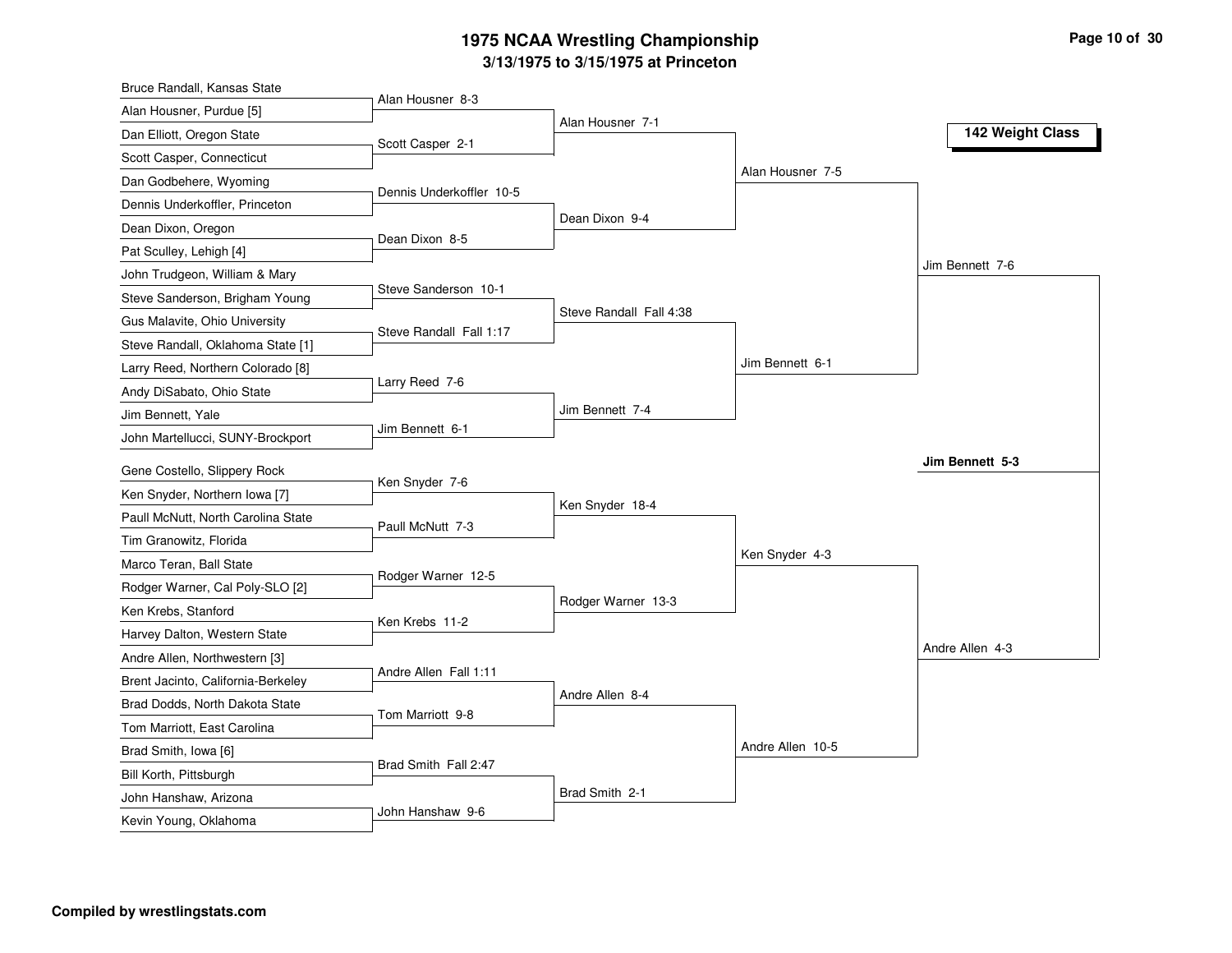| Randall, Kansas State        |                         |                 |                  |                       |                                                |
|------------------------------|-------------------------|-----------------|------------------|-----------------------|------------------------------------------------|
|                              |                         |                 |                  |                       | <b>142 Consolation Bracket</b>                 |
|                              | Casper 6-4              |                 |                  |                       |                                                |
|                              |                         |                 |                  |                       |                                                |
| Casper, Connecticut          |                         | Dixon Fall 4:19 |                  |                       |                                                |
|                              |                         |                 |                  |                       |                                                |
|                              | Dixon, Oregon           |                 |                  |                       |                                                |
|                              |                         |                 | Randall 6-5      |                       |                                                |
| Martellucci, SUNY-Brockport  |                         |                 |                  |                       | Randall 3-2                                    |
|                              |                         |                 |                  | Snyder, Northern Iowa |                                                |
|                              | Reed 10-1               |                 |                  |                       |                                                |
|                              |                         |                 |                  |                       |                                                |
| Reed, Northern Colorado      |                         | Randall 12-2    |                  |                       |                                                |
|                              |                         |                 |                  |                       |                                                |
|                              | Randall, Oklahoma State |                 |                  | <b>Third Place:</b>   | Rodger Warner, Cal Poly-SLO 9-7                |
|                              |                         |                 |                  |                       | Fourth Place: Steve Randall, Oklahoma State    |
| Costello, Slippery Rock      |                         |                 |                  |                       |                                                |
|                              |                         |                 |                  |                       | Fifth Place: Ken Snyder, Northern Iowa Med FFT |
|                              | Costello 7-3            |                 |                  |                       | Sixth Place: Alan Housner, Purdue              |
|                              |                         |                 |                  |                       |                                                |
| McNutt, North Carolina State |                         | Warner 7-2      |                  |                       |                                                |
|                              |                         |                 |                  |                       |                                                |
|                              | Warner, Cal Poly-SLO    |                 |                  |                       |                                                |
|                              |                         |                 | Warner Fall 0:40 |                       |                                                |
|                              |                         |                 |                  |                       | Warner 3-2                                     |
| Jacinto, California-Berkeley |                         |                 |                  |                       |                                                |
|                              |                         |                 | Housner, Purdue  |                       |                                                |
|                              | Jacinto Med FFT         |                 |                  |                       |                                                |
| Marriott, East Carolina      |                         | Smith 4-2       |                  |                       |                                                |
|                              |                         |                 |                  |                       |                                                |
|                              | Smith, Iowa             |                 |                  |                       |                                                |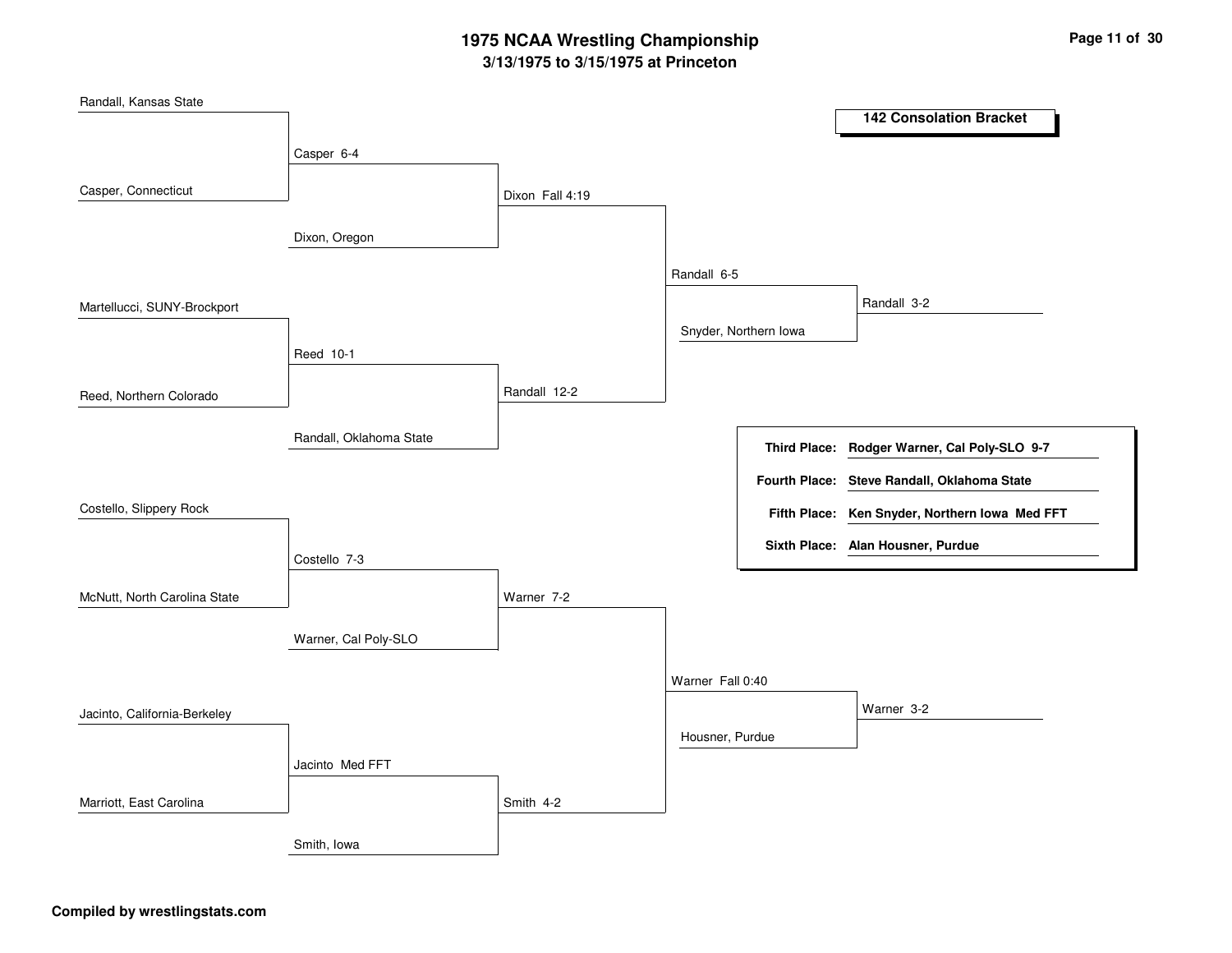| John Trudgeon - William & Mary           |                   |
|------------------------------------------|-------------------|
| Jeff Howell - Boise State                | Trudgeon 9-7      |
| Ken Snyder - Northern Iowa               |                   |
| Larry Johnson - Portland State           | Snyder Fall 3:53  |
| John Hanshaw - Arizona                   |                   |
| Pat McKillen - Notre Dame                | Hanshaw 2-2, 4-0  |
| Alan Housner - Purdue                    | Housner Fall 7:19 |
| Guy Bercier - Boston University          |                   |
| Steve Sanderson - Brigham Young          | Sanderson 17-4    |
| Guy Reeps - Hofstra                      |                   |
| Brad Smith - Iowa                        |                   |
| Tim Vogel - Missouri                     | Smith Fall 6:03   |
| Andy DiSabato - Ohio State               | DiSabato 7-5      |
| Tyler Campbell - Indiana State           |                   |
| <b>Consolation Pigtail Bouts for 142</b> |                   |
| Bruce Randall - Kansas State             | Randall 10-2      |
| Alan Housner - Purdue                    |                   |
| Gene Costello - Slippery Rock            |                   |
| Larry Johnson - Portland State           | Costello 5-4      |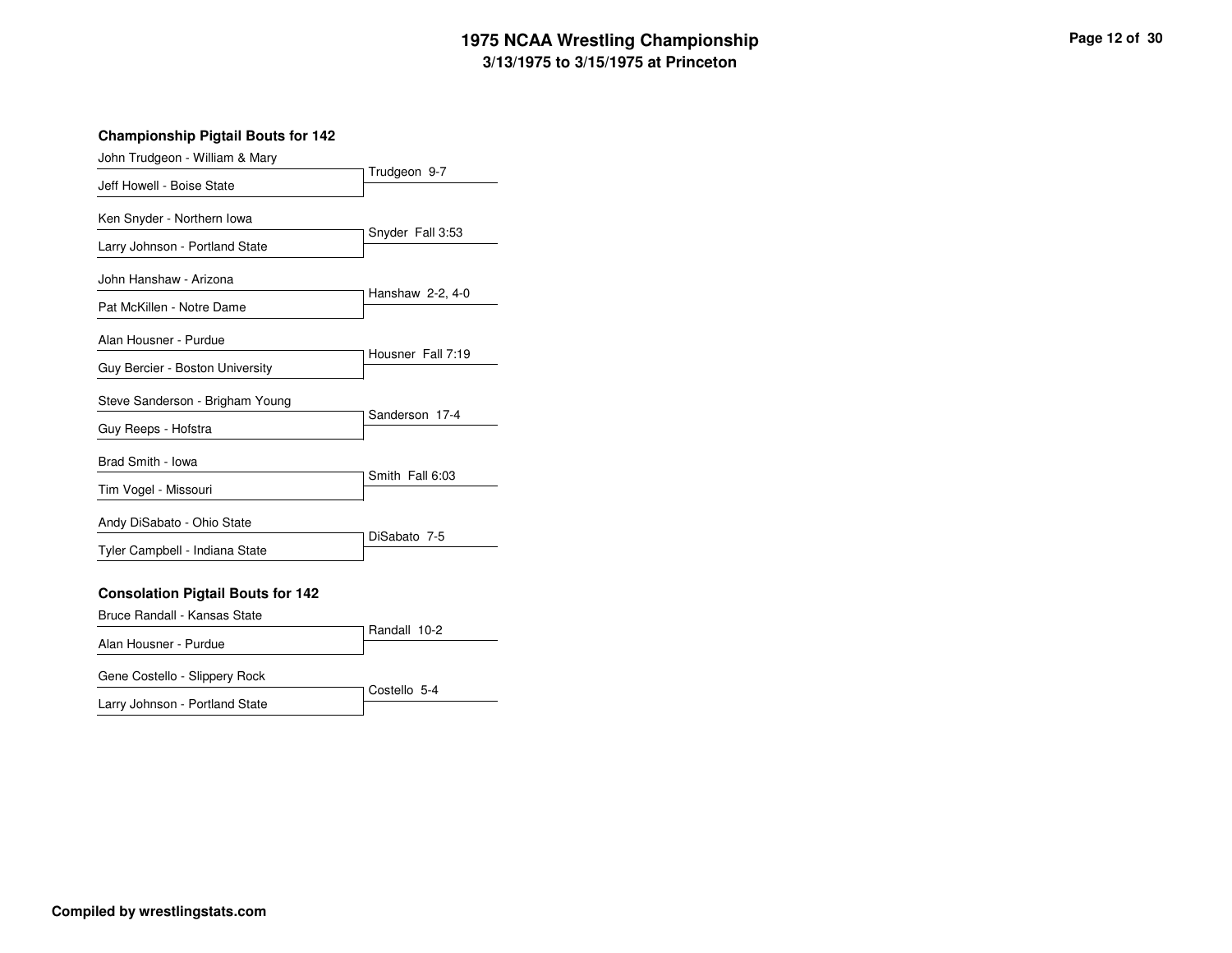| John Althans, Navy                                    |                        |                     |                       |                          |
|-------------------------------------------------------|------------------------|---------------------|-----------------------|--------------------------|
| Paul Martin, Oklahoma State [5]                       | Paul Martin 7-1        | Paul Martin 10-2    |                       |                          |
| Dave Young, Utah                                      | Buddy Walker 12-3      |                     |                       | 150 Weight Class         |
| Buddy Walker, Tennessee                               |                        |                     |                       |                          |
| Roye Oliver, Arizona State                            |                        |                     | Paul Martin 3-0       |                          |
| George Way, Lock Haven                                | Roye Oliver 8-7        |                     |                       |                          |
| Steve Rodriguez, Michigan State                       |                        | Chris Horpel 5-3    |                       |                          |
| Chris Horpel, Stanford [4]                            | Chris Horpel Fall 0:51 |                     |                       |                          |
| Tom Calhoun, Ball State                               |                        |                     |                       | Chuck Yagla 4-1          |
| Randy Watts, Bloomsburg                               | Randy Watts Fall 4:42  |                     |                       |                          |
| Mark Black, UCLA                                      |                        | Chuck Yagla 13-0    |                       |                          |
| Chuck Yagla, Iowa [1]                                 | Chuck Yagla Fall 7:23  |                     |                       |                          |
| Paul Thorpe, East Carolina                            |                        |                     | Chuck Yagla Fall 5:53 |                          |
| Randy Watson, Boise State                             | Randy Watson 9-3       |                     |                       |                          |
| Steve Whedbee, California-Berkeley                    |                        | Ken Wilson 6-2      |                       |                          |
| Ken Wilson, Syracuse [8]                              | Ken Wilson 11-5        |                     |                       |                          |
| Doug Ziebart, Oregon State [7]                        |                        |                     |                       | Chuck Yagla 4-4, 1-1 SRD |
| Charles Becks, John Carroll                           | Doug Ziebart 24-1      |                     |                       |                          |
| Mike McGough, Fresno State                            |                        | Doug Ziebart 14-0   |                       |                          |
| Gary Martin, Western Michigan                         | Gary Martin 10-9       |                     |                       |                          |
| Larry Sullivan, Miami Ohio                            |                        |                     | Pete Galea 7-6        |                          |
| Pete Galea, Iowa State [2]                            | Pete Galea 13-0        |                     |                       |                          |
| Tony Peraza, SUNY-Potsdam                             |                        | Pete Galea 8-1      |                       |                          |
| Steve Daniels, Portland State                         | Steve Daniels 8-7      |                     |                       |                          |
| Lee Kemp, Wisconsin [3]                               |                        |                     |                       | Lee Kemp 4-4, 2-1        |
| Mike Taylor, SIU-Edwardsville                         | Lee Kemp 4-4, 1-1 RD   |                     |                       |                          |
| Tom Kryzak, Boston University                         |                        | Lee Kemp 11-1       |                       |                          |
| Doug Hassig, Nebraska                                 | Doug Hassig 9-7        |                     |                       |                          |
| Gary Kessel, East Stroudsburg                         |                        |                     | Lee Kemp 3-1          |                          |
|                                                       |                        |                     |                       |                          |
|                                                       | Pete Dombrowski 6-2    |                     |                       |                          |
| Pete Dombrowski, Northwestern<br>Frank Peck, Oklahoma |                        | Pete Dombrowski 5-2 |                       |                          |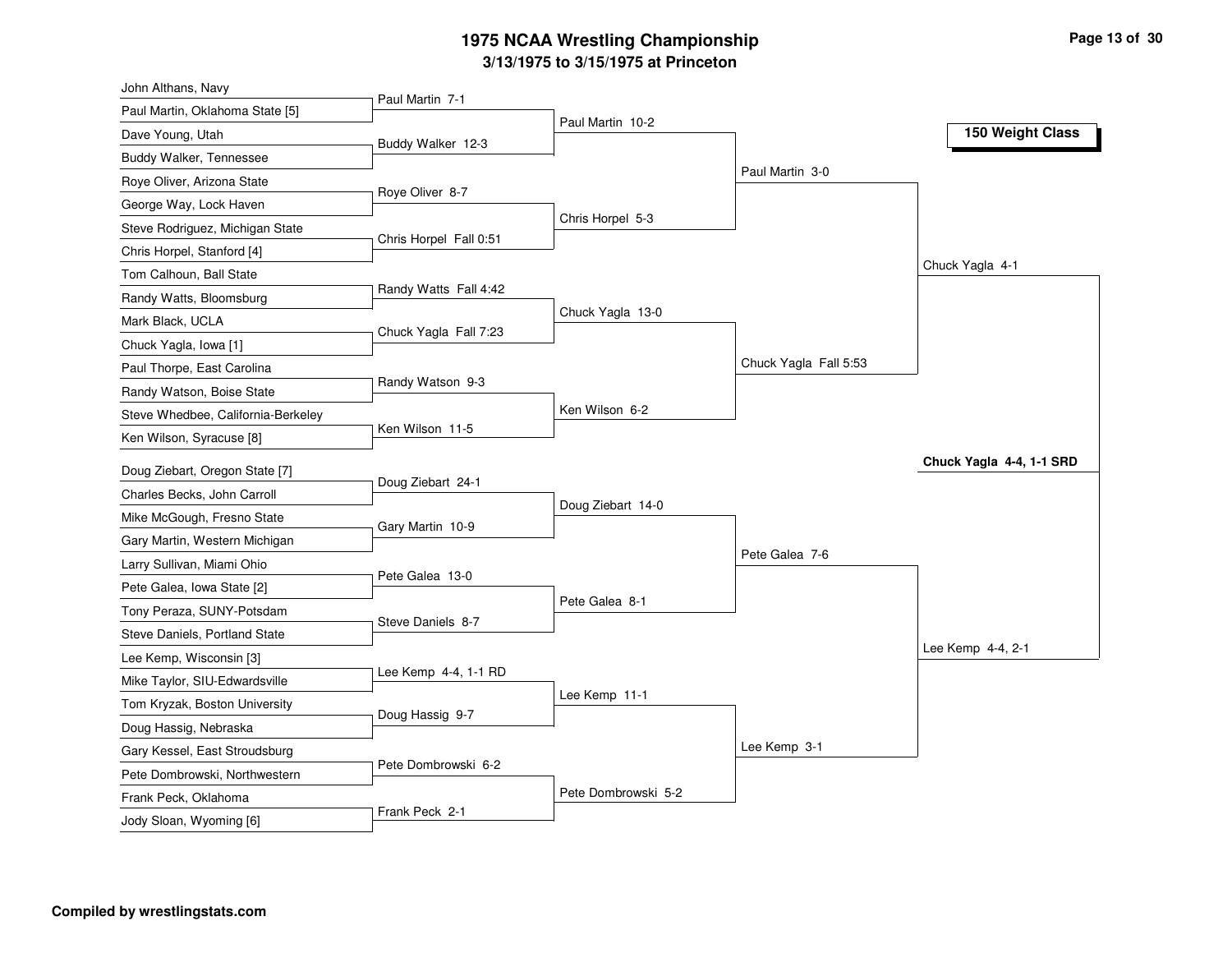| Althans, Navy            |                          |                 |                   |                        |                                              |
|--------------------------|--------------------------|-----------------|-------------------|------------------------|----------------------------------------------|
|                          |                          |                 |                   |                        | <b>150 Consolation Bracket</b>               |
|                          | Althans 4-3              |                 |                   |                        |                                              |
|                          |                          |                 |                   |                        |                                              |
| Walker, Tennessee        |                          | Horpel 8-2      |                   |                        |                                              |
|                          |                          |                 |                   |                        |                                              |
|                          | Horpel, Stanford         |                 |                   |                        |                                              |
|                          |                          |                 | Watts 7-6         |                        |                                              |
|                          |                          |                 |                   |                        |                                              |
| Black, UCLA              |                          |                 |                   |                        | Galea 8-0                                    |
|                          |                          |                 | Galea, Iowa State |                        |                                              |
|                          | Watts 7-5                |                 |                   |                        |                                              |
|                          |                          | Watts Fall 1:43 |                   |                        |                                              |
| Watts, Bloomsburg        |                          |                 |                   |                        |                                              |
|                          | Wilson, Syracuse         |                 |                   |                        |                                              |
|                          |                          |                 |                   |                        | Third Place: Paul Martin, Oklahoma State 5-3 |
|                          |                          |                 |                   |                        | Fourth Place: Pete Galea, Iowa State         |
| Davis, Clarion           |                          |                 |                   |                        |                                              |
|                          |                          |                 |                   |                        | Fifth Place: Doug Ziebart, Oregon State 6-0  |
|                          |                          |                 |                   |                        | Sixth Place: Randy Watts, Bloomsburg         |
|                          | Daniels Fall 1:49        |                 |                   |                        |                                              |
| Daniels, Portland State  |                          | Ziebart 9-0     |                   |                        |                                              |
|                          |                          |                 |                   |                        |                                              |
|                          | Ziebart, Oregon State    |                 |                   |                        |                                              |
|                          |                          |                 |                   |                        |                                              |
|                          |                          |                 | Ziebart 9-7       |                        |                                              |
| Taylor, SIU-Edwardsville |                          |                 |                   |                        | Martin 3-0                                   |
|                          |                          |                 |                   | Martin, Oklahoma State |                                              |
|                          | Taylor Fall 5:45         |                 |                   |                        |                                              |
|                          |                          |                 |                   |                        |                                              |
| Hassig, Nebraska         |                          | Taylor 4-1      |                   |                        |                                              |
|                          |                          |                 |                   |                        |                                              |
|                          | Dombrowski, Northwestern |                 |                   |                        |                                              |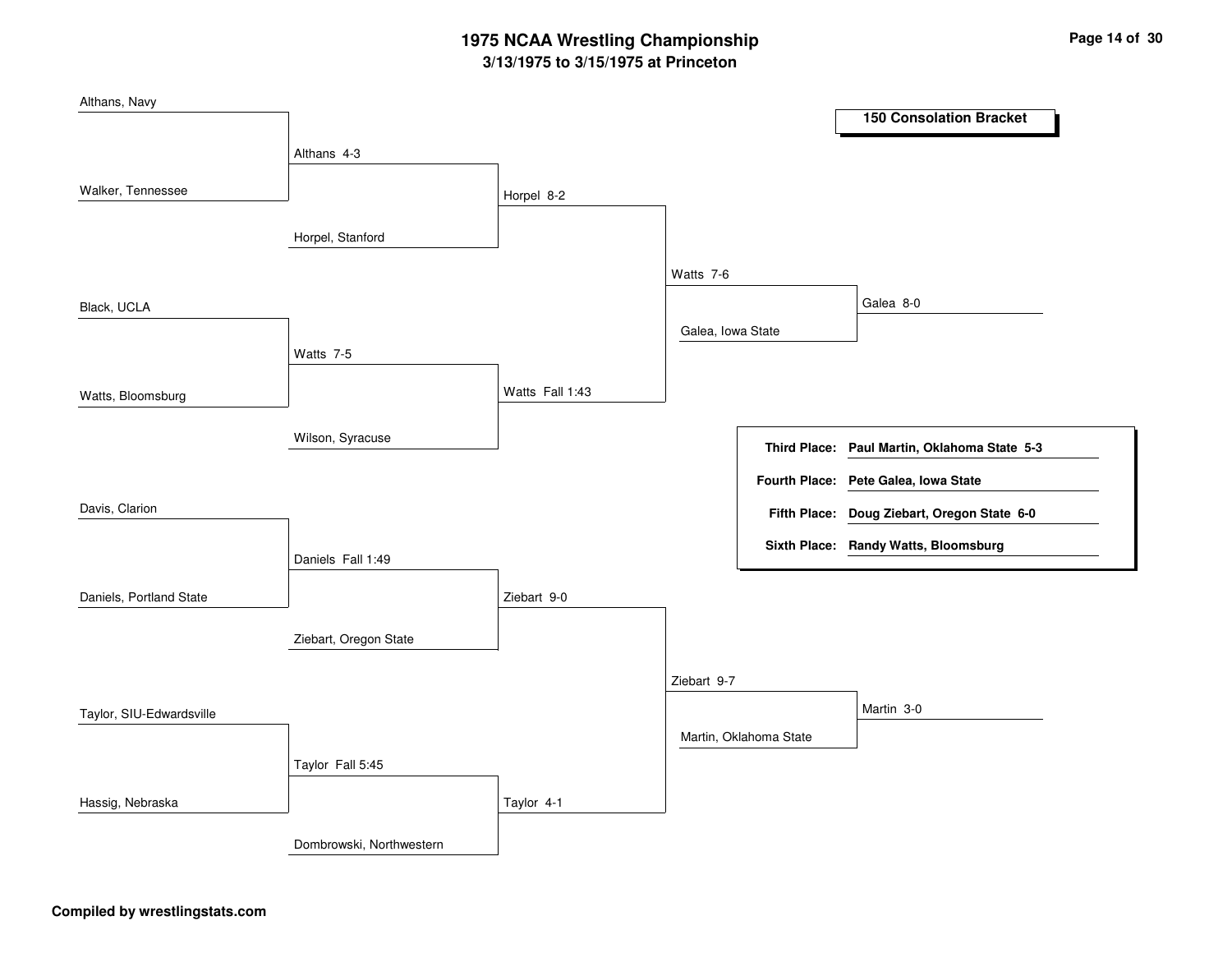| Charles Becks - John Carroll   |                 |
|--------------------------------|-----------------|
| Doug Weaver - Penn State       | Becks 5-4       |
| Jody Sloan - Wyoming           | Sloan 4-3       |
| Don Meyer - West Chester       |                 |
| Chris Horpel - Stanford        |                 |
| Mett Bacharach - Virginia      | Horpel 15-5     |
| Pete Galea - Iowa State        | Galea Fall 7:26 |
| Bill Davis - Clarion           |                 |
| John Althans - Navy            | Althans 6-2     |
| Steve Hitchcock - Cal Poly-SLO |                 |
| Buddy Walker - Tennessee       |                 |
| Chris Messina - Slippery Rock  | Walker 9-4      |
|                                |                 |

### **Consolation Pigtail Bouts for 150**

Bill Davis - Clarion

|                             | Davis 2-2, 0-0 SRD |
|-----------------------------|--------------------|
| Larry Sullivan - Miami Ohio |                    |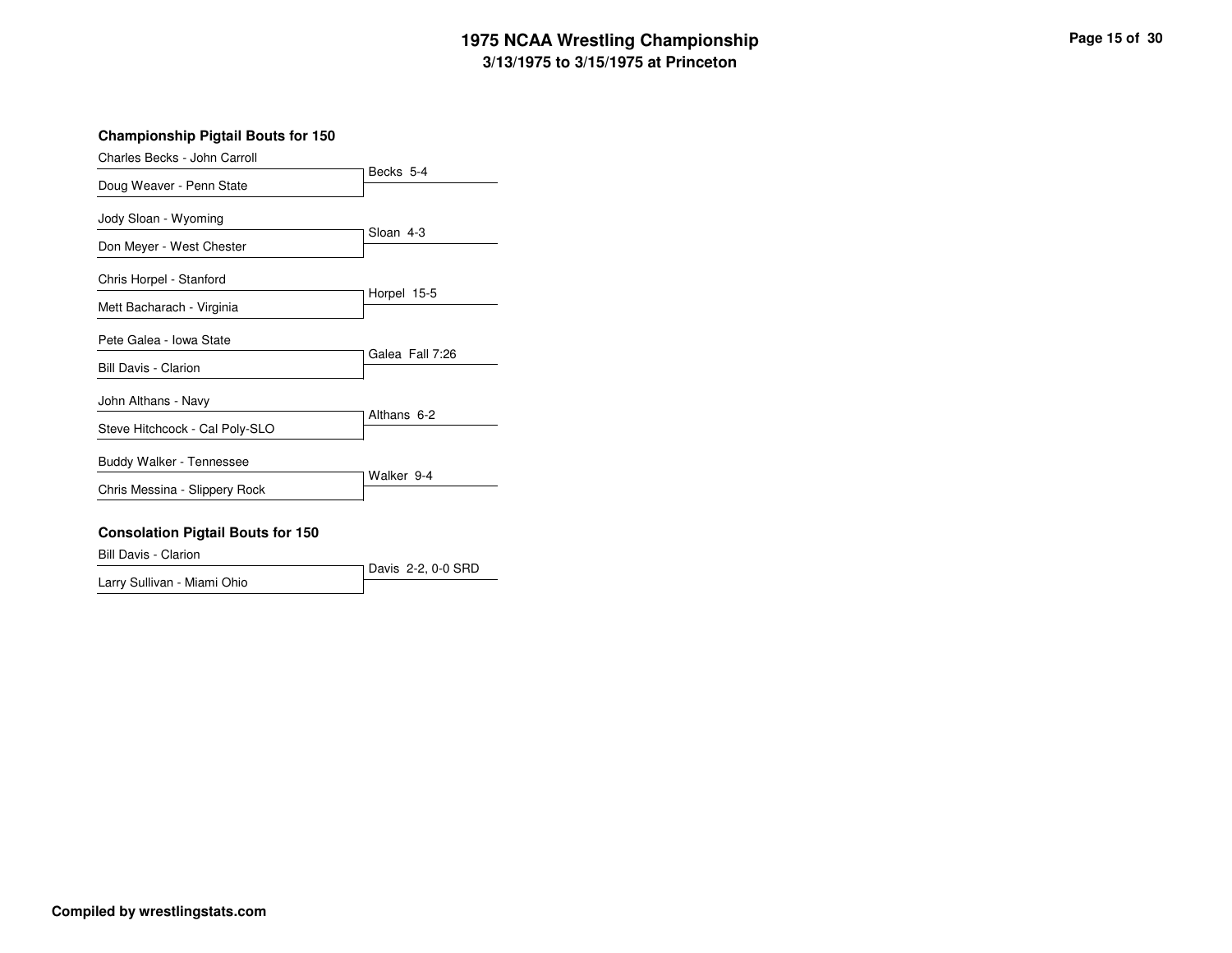| Rick Peifer, Slippery Rock                             |                            |                         |                      |                       |
|--------------------------------------------------------|----------------------------|-------------------------|----------------------|-----------------------|
| Dave Chandler, Boise State                             | Dave Chandler 6-5          |                         |                      |                       |
| Tim Shoemaker, Ohio University                         | Wally Clark Fall 5:23      | Dave Chandler Fall 7:23 |                      | 158 Weight Class      |
| Wally Clark, Long Beach State                          |                            |                         |                      |                       |
| Mark Evenhus, Oregon State                             |                            |                         | John Janiak 3-1      |                       |
| Rick Clarke, Dartmouth                                 | Mark Evenhus 12-9          |                         |                      |                       |
| Kevin Kramer, Oregon                                   |                            | John Janiak 15-2        |                      |                       |
| John Janiak, Syracuse [4]                              | John Janiak 7-2            |                         |                      |                       |
| Ethan Reeve, Tennessee                                 |                            |                         |                      | John Janiak 11-8      |
| Dave Becker, Penn State                                | Ethan Reeve Fall 7:22      |                         |                      |                       |
| Cliff Howlett, Drake                                   |                            | Larry Zilverberg 7-4    |                      |                       |
| Larry Zilverberg, Minnesota [1]                        | Larry Zilverberg Fall 6:53 |                         |                      |                       |
| Tyrone Neal, Maryland [8]                              |                            |                         | Larry Zilverberg 4-1 |                       |
| Mike Miller, Washington                                | Mike Miller 12-7           |                         |                      |                       |
| Nils Deacon, Lehigh                                    |                            | Mike Miller 13-4        |                      |                       |
| Mike Metting, Bowling Green                            | Nils Deacon Fall 4:04      |                         |                      |                       |
| Dale Midkiff, Arizona State                            |                            |                         |                      | Dan Holm 7-6          |
| Dennis Whimpey, Brigham Young [7]                      | Dennis Whimpey 10-3        |                         |                      |                       |
| Steve Zawacki, Wyoming                                 |                            | Dave Hauser 14-6        |                      |                       |
|                                                        | Dave Hauser 7-4            |                         |                      |                       |
| Dave Hauser, Tampa                                     |                            |                         | Dan Holm Fall 4:19   |                       |
| Gene Ashley, Wilkes                                    | Dan Holm 18-2              |                         |                      |                       |
| Dan Holm, Iowa [2]                                     |                            | Dan Holm 13-4           |                      |                       |
| Dan Brink, Michigan                                    | Dan Brink 9-5              |                         |                      |                       |
| Craig Artist, Nebraska-Omaha                           |                            |                         |                      | Dan Holm 5-5, 1-1 SRD |
| Rod Kilgore, Oklahoma [3]                              | Rod Kilgore 4-0            |                         |                      |                       |
| Steve Lawinger, Wisconsin                              |                            | Rod Kilgore 6-1         |                      |                       |
| Pete Ackerman, Rider                                   |                            |                         |                      |                       |
|                                                        | Marty Schwartz 10-9        |                         |                      |                       |
| Marty Schwartz, Yale                                   |                            |                         |                      |                       |
| Jon Jackson, Oklahoma State [6]                        | Jon Jackson 4-1            |                         | Rod Kilgore 9-3      |                       |
| Bill Miron, Princeton                                  |                            |                         |                      |                       |
| Tom Cavanaugh, Cleveland State<br>Paul Berry, Missouri | Paul Berry 10-8            | Paul Berry 4-3          |                      |                       |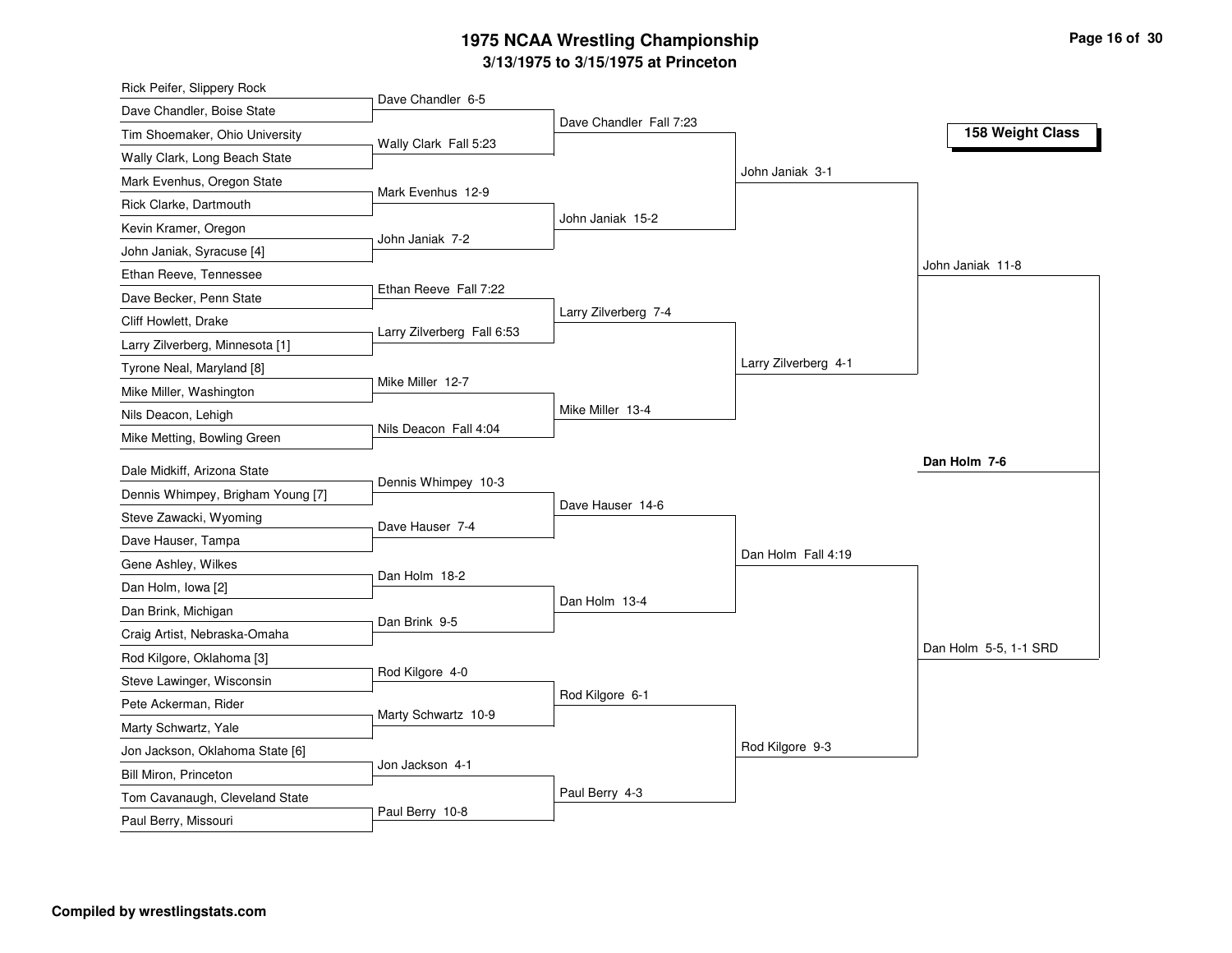| Kramer, Oregon        |                       |                 |                    |                       |                                              |
|-----------------------|-----------------------|-----------------|--------------------|-----------------------|----------------------------------------------|
|                       |                       |                 |                    |                       | <b>158 Consolation Bracket</b>               |
|                       | Kramer 6-3            |                 |                    |                       |                                              |
| Evenhus, Oregon State |                       | Chandler 10-2   |                    |                       |                                              |
|                       | Chandler, Boise State |                 |                    |                       |                                              |
|                       |                       |                 | Chandler Fall 1:50 |                       |                                              |
| Howlett, Drake        |                       |                 |                    |                       | Kilgore 5-0                                  |
|                       |                       |                 | Kilgore, Oklahoma  |                       |                                              |
|                       | Reeve 5-4             |                 |                    |                       |                                              |
| Reeve, Tennessee      |                       | Reeve 5-3       |                    |                       |                                              |
|                       | Miller, Washington    |                 |                    |                       | Third Place: Larry Zilverberg, Minnesota 5-4 |
|                       |                       |                 |                    |                       | Fourth Place: Rod Kilgore, Oklahoma          |
| Ashley, Wilkes        |                       |                 |                    |                       | Fifth Place: Dave Chandler, Boise State 19-1 |
|                       | Brink 4-3             |                 |                    |                       | Sixth Place: Dan Brink, Michigan             |
| Brink, Michigan       |                       | Brink Med FFT   |                    |                       |                                              |
|                       |                       |                 |                    |                       |                                              |
|                       | Hauser, Tampa         |                 |                    |                       |                                              |
|                       |                       |                 | Brink 2-1          |                       |                                              |
| Lawinger, Wisconsin   |                       |                 |                    |                       | Zilverberg 14-1                              |
|                       |                       |                 |                    | Zilverberg, Minnesota |                                              |
|                       | Lawinger 6-2          |                 |                    |                       |                                              |
| Schwartz, Yale        |                       | Berry Fall 2:36 |                    |                       |                                              |
|                       | Berry, Missouri       |                 |                    |                       |                                              |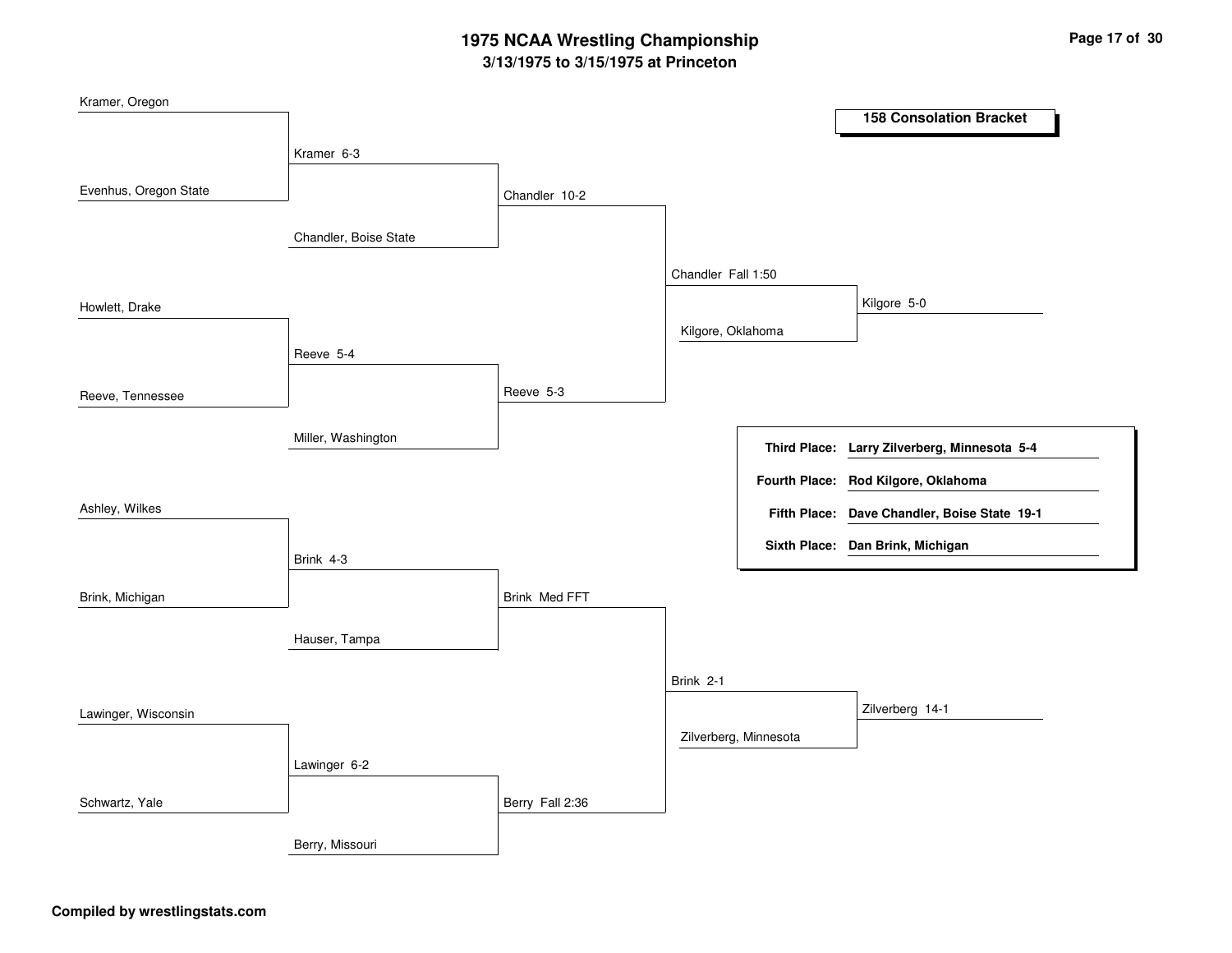#### **Championship Pigtail Bouts for 158**

Tom Cavanaugh - Cleveland State

Cavanaugh 6-1Bruce Wilson - ToledoChandler Fall 4:57Dave Chandler - Boise StateBruce Lynn - Cal Poly-SLOReeve Fall 6:56Ethan Reeve - TennesseeJeff Savage - Utah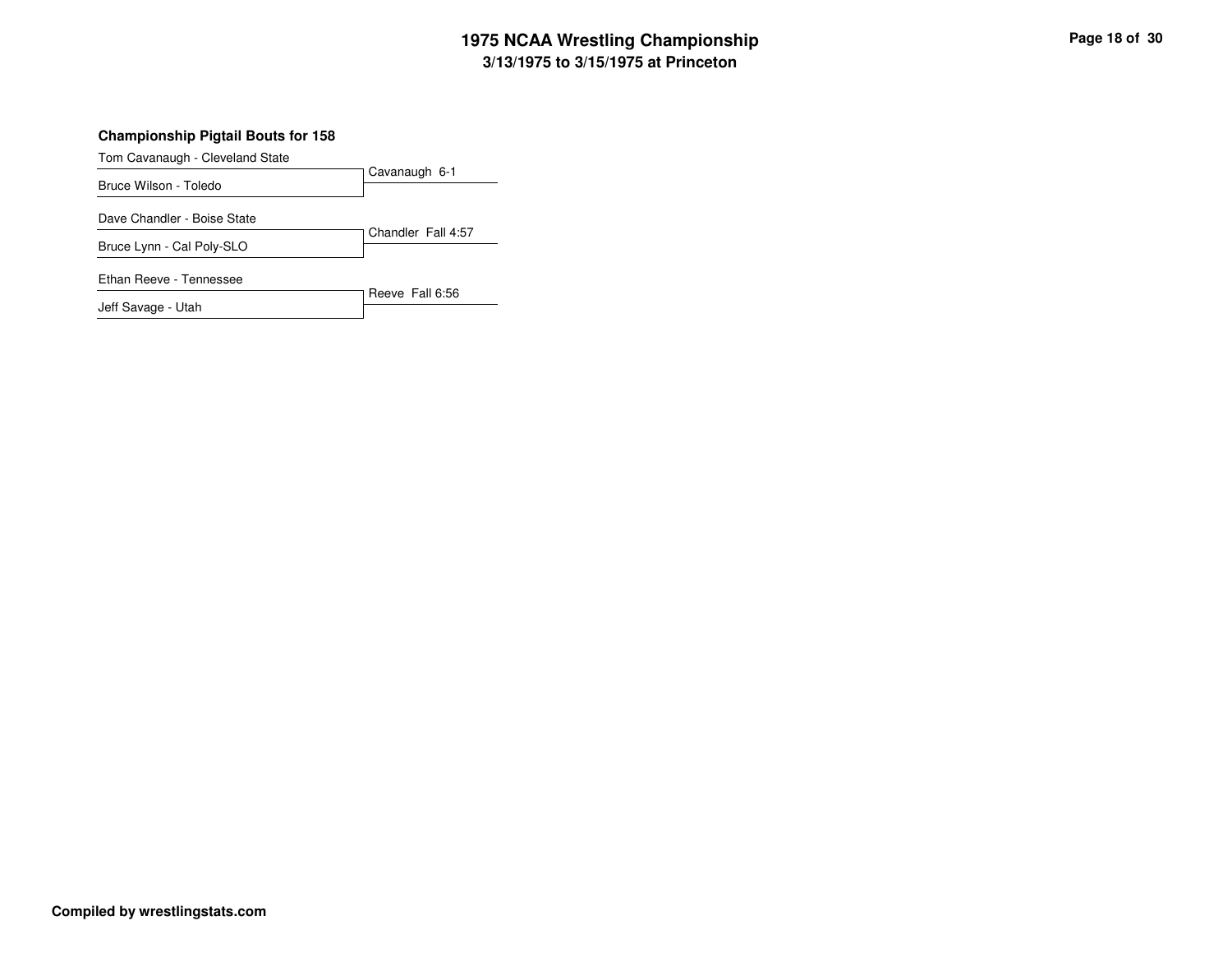| Fred DeLeon, UCLA                  |                          |                          |                    |                  |
|------------------------------------|--------------------------|--------------------------|--------------------|------------------|
| Joe Carr, Kentucky [5]             | Joe Carr 15-6            |                          |                    |                  |
| Steve Wenker, St. Cloud State      | Steve Wenker 11-7        | Joe Carr Fall 7:55       |                    | 167 Weight Class |
| Ted Petty, Rutgers                 |                          |                          |                    |                  |
| Ken Moore, Central Michigan        |                          |                          | Jerry Villecco 5-4 |                  |
| Lloyd Teasley, San Francisco State | Ken Moore 1-1, 1-1 SRD   |                          |                    |                  |
| Dennis Graham, Portland State      |                          | Jerry Villecco Fall 3:34 |                    |                  |
| Jerry Villecco, Penn State [4]     | Jerry Villecco Fall 5:50 |                          |                    |                  |
| Tim Jenks, Syracuse                |                          |                          |                    | Ron Ray 7-3      |
| Paul Reed, Wyoming                 | Tim Jenks 12-5           |                          |                    |                  |
| Steve Hogg, Maryland               |                          | Ron Ray 8-1              |                    |                  |
| Ron Ray, Oklahoma State [1]        | Ron Ray 11-5             |                          |                    |                  |
| Mark Hansen, Brigham Young         |                          |                          | Ron Ray 15-3       |                  |
| Mark Weisen, SIU-Carbondale        | Mark Hansen 9-2          |                          |                    |                  |
| Jim Ledbetter, Illinois State      |                          | Duane Stutzman 8-2       |                    |                  |
| Duane Stutzman, Oregon [8]         | Duane Stutzman 4-2       |                          |                    |                  |
| Dave Froehlich, Northwestern [7]   |                          |                          |                    | Ron Ray 8-3      |
| George O'Korn, Pittsburgh          | Dave Froehlich 19-8      |                          |                    |                  |
| Lonnie Seufer, Colorado State      |                          | Dave Froehlich Fall 7:04 |                    |                  |
| Joe DiFeo, Kent State              | Joe DiFeo 16-11          |                          |                    |                  |
| Fred Nix, Washington State         |                          |                          | Jeff Callard 3-2   |                  |
| Jeff Callard, Oklahoma [2]         | Jeff Callard Fall 2:50   |                          |                    |                  |
| Rick Nelson, Western Illinois      |                          | Jeff Callard 8-1         |                    |                  |
|                                    | Mark Johnson 9-5         |                          |                    |                  |
| Mark Johnson, Michigan             |                          |                          |                    | Cliff Hatch 5-3  |
| Cliff Hatch, Cal Poly-SLO [3]      | Cliff Hatch 12-0         |                          |                    |                  |
| Kevin Young, Dartmouth             |                          | Cliff Hatch 5-0          |                    |                  |
| Ron Whitcomb, East Carolina        | Ron Whitcomb 3-1         |                          |                    |                  |
| Mark Field, Colorado               |                          |                          | Cliff Hatch 9-4    |                  |
| Leif Grunseth, California-Berkeley | Bernie Barrile 4-0       |                          |                    |                  |
| Bernie Barrile, Purdue             |                          | Bernie Barrile 7-4       |                    |                  |
| Jack Ravier, Ohio University       | Jack Ravier 5-4          |                          |                    |                  |
| Mark Lieberman, Lehigh [6]         |                          |                          |                    |                  |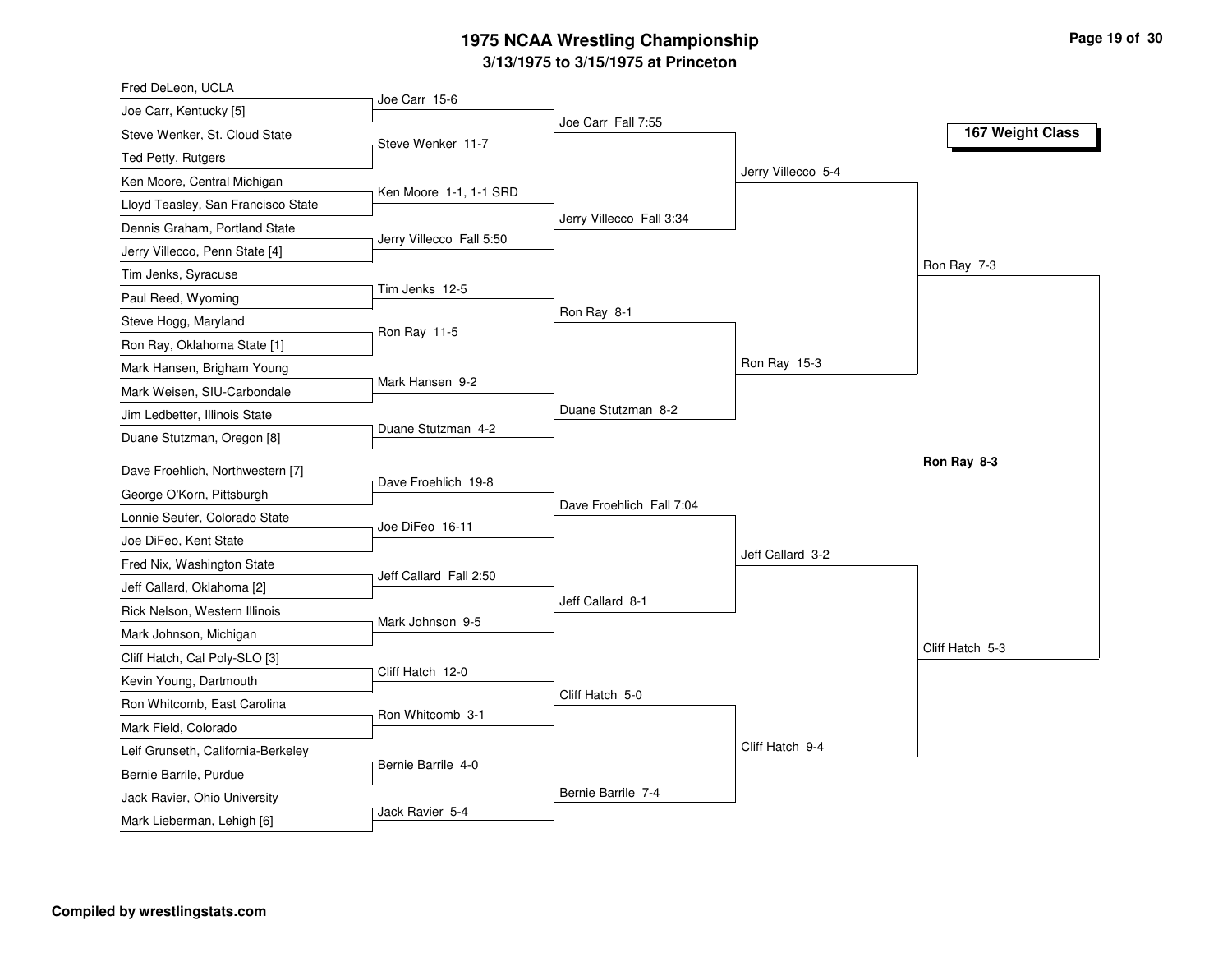| Graham, Portland State  |                         |               |                      |                                          |
|-------------------------|-------------------------|---------------|----------------------|------------------------------------------|
|                         |                         |               |                      | <b>167 Consolation Bracket</b>           |
|                         | Graham Fall 3:39        |               |                      |                                          |
|                         |                         |               |                      |                                          |
| Moore, Central Michigan |                         | Carr 5-3      |                      |                                          |
|                         |                         |               |                      |                                          |
|                         | Carr, Kentucky          |               |                      |                                          |
|                         |                         |               | Carr 3-2             |                                          |
|                         |                         |               |                      | Carr 10-6                                |
| Hogg, Maryland          |                         |               |                      |                                          |
|                         |                         |               | Callard, Oklahoma    |                                          |
|                         | Hogg 3-2                |               |                      |                                          |
| Jenks, Syracuse         |                         | Stutzman 5-2  |                      |                                          |
|                         |                         |               |                      |                                          |
|                         | Stutzman, Oregon        |               |                      |                                          |
|                         |                         |               |                      | Third Place: Joe Carr, Kentucky 6-2      |
|                         |                         |               |                      | Fourth Place: Bernie Barrile, Purdue     |
| McDuffie, Hofstra       |                         |               |                      | Fifth Place: Jeff Callard, Oklahoma 14-3 |
|                         |                         |               |                      |                                          |
|                         | Johnson 11-4            |               |                      | Sixth Place: Jerry Villecco, Penn State  |
|                         |                         |               |                      |                                          |
| Johnson, Michigan       |                         | Froehlich 5-3 |                      |                                          |
|                         |                         |               |                      |                                          |
|                         | Froehlich, Northwestern |               |                      |                                          |
|                         |                         |               | Barrile 3-3, 2-1     |                                          |
|                         |                         |               |                      |                                          |
| Young, Dartmouth        |                         |               |                      | Barrile 9-4                              |
|                         |                         |               | Villecco, Penn State |                                          |
|                         | Whitcomb 12-7           |               |                      |                                          |
|                         |                         |               |                      |                                          |
| Whitcomb, East Carolina |                         | Barrile 7-2   |                      |                                          |
|                         | Barrile, Purdue         |               |                      |                                          |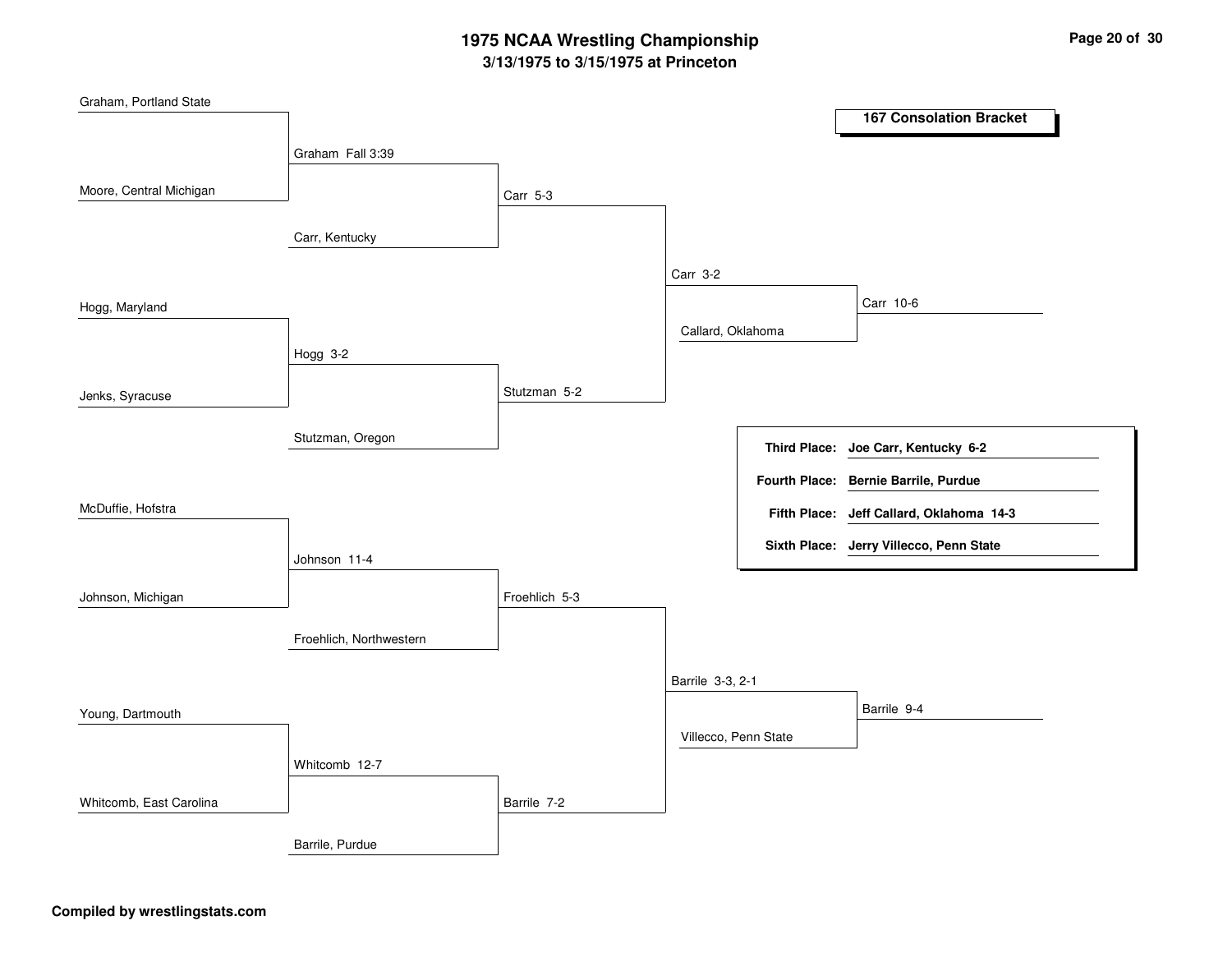### **Championship Pigtail Bouts for 167**

Mark Hansen - Brigham Young

Hansen Fall 4:49Jim Weisenfluh - Wilkes

Steve Wenker - St. Cloud State

Wenker 10-3Dan Wagemann - Iowa

Jeff Callard - Oklahoma

Callard Fall 3:35Jim McDuffie - Hofstra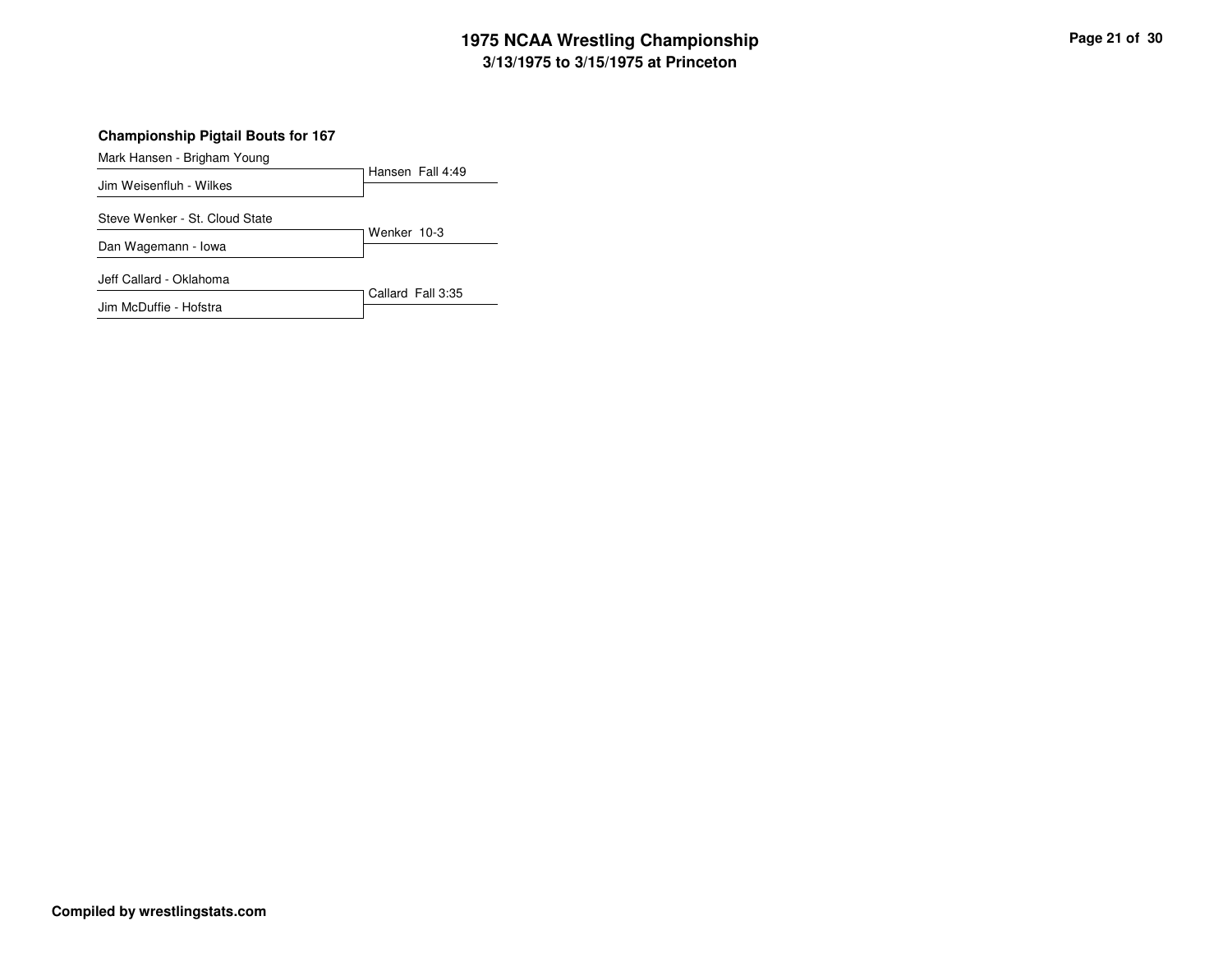| Scott Klippert, Northwestern                               |                      |                         |                        |                         |
|------------------------------------------------------------|----------------------|-------------------------|------------------------|-------------------------|
| Willie Gadson, Iowa State [5]                              | Willie Gadson 5-3    |                         |                        |                         |
| Bruce Young, Arizona State                                 | Bruce Young 13-7     | Willie Gadson Fall 6:08 |                        | 177 Weight Class        |
| Brad Bowman, John Carroll                                  |                      |                         |                        |                         |
| Dave Gaunt, Indiana State                                  |                      |                         | Willie Gadson 3-3, 5-0 |                         |
| Steve Scheib, Bloomsburg                                   | Dave Gaunt 14-8      |                         |                        |                         |
| Stu Moyer, Ball State                                      |                      | Dave Gaunt 6-2          |                        |                         |
| Brady Hall, UCLA [4]                                       | Brady Hall 7-5       |                         |                        |                         |
| Bob Ankney, Central Michigan                               |                      |                         |                        | Chris Campbell 3-3, 3-1 |
| Mark Uselman, Brigham Young                                | Bob Ankney 9-7       |                         |                        |                         |
| Ken Goodrow, Navy                                          |                      | Chris Campbell 11-5     |                        |                         |
| Chris Campbell, Iowa [1]                                   | Chris Campbell 19-5  |                         |                        |                         |
| Bob Steele, Wyoming                                        |                      |                         | Chris Campbell 4-2     |                         |
| Rudy Fiorvanti, Hofstra                                    | Rudy Fiorvanti 6-3   |                         |                        |                         |
| Les Steidl, Cleveland State                                |                      | Sythell Thompson 5-2    |                        |                         |
| Sythell Thompson, Cal Poly-SLO [8]                         | Sythell Thompson 4-1 |                         |                        |                         |
| Bill Shuffstall, Slippery Rock [7]                         |                      |                         |                        | Mike Lieberman 5-4      |
| Gary Christensen, Minnesota State-Mankato                  | Bill Shuffstall 8-3  |                         |                        |                         |
| Mike Dillenburg, Oregon State                              |                      | Bill Shuffstall 8-1     |                        |                         |
| Sam Allen, Louisiana State                                 | Mike Dillenburg 8-5  |                         |                        |                         |
| Mark Neumann, Oklahoma                                     |                      |                         | Bill Shuffstall 10-7   |                         |
| Russ Paulsen, Utah State [2]                               | Russ Paulsen 6-3     |                         |                        |                         |
|                                                            |                      | Bill Reinbolt 5-2       |                        |                         |
| Steve Campbell, Air Force                                  | Bill Reinbolt 8-4    |                         |                        |                         |
| Bill Reinbolt, Ohio State                                  |                      |                         |                        | Mike Lieberman 12-7     |
| Mike Lieberman, Lehigh [3]                                 | Mike Lieberman 9-1   |                         |                        |                         |
| Rick Hale, California-Berkeley                             |                      | Mike Lieberman 3-2      |                        |                         |
| Mark Jones, Boston University                              | Dave McQuaig 12-3    |                         |                        |                         |
| Dave McQuaig, Oklahoma State                               |                      |                         | Mike Lieberman 9-2     |                         |
| Ed Janvier, Delaware                                       | Ed Janvier 17-7      |                         |                        |                         |
| Jim Paulsen, Missouri                                      |                      |                         |                        |                         |
|                                                            |                      |                         |                        |                         |
| Jody Chesbrough, Miami Ohio<br>Jerry White, Penn State [6] | Jerry White 6-2      | Ed Janvier 9-3          |                        |                         |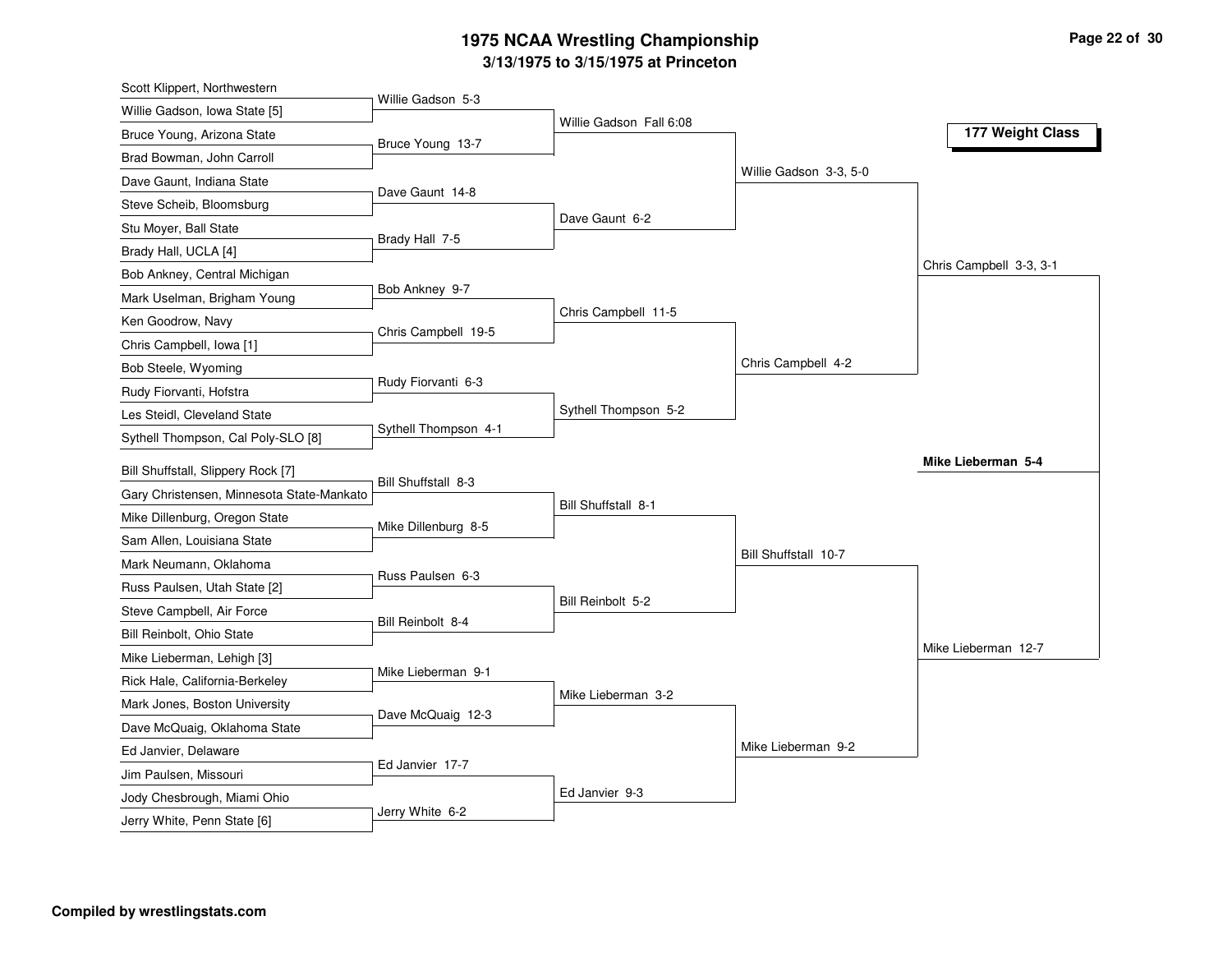| Klippert, Northwestern             |                        |                   |                    |                           | <b>177 Consolation Bracket</b>                 |
|------------------------------------|------------------------|-------------------|--------------------|---------------------------|------------------------------------------------|
|                                    | Klippert 8-1           |                   |                    |                           |                                                |
|                                    |                        |                   |                    |                           |                                                |
| Young, Arizona State               |                        | Klippert 4-2      |                    |                           |                                                |
|                                    | Gaunt, Indiana State   |                   |                    |                           |                                                |
|                                    |                        |                   | Klippert 3-2       |                           |                                                |
| Goodrow, Navy                      |                        |                   |                    |                           | Klippert 1-1, 2-0                              |
|                                    |                        |                   |                    | Shuffstall, Slippery Rock |                                                |
|                                    | Ankney 6-5             |                   |                    |                           |                                                |
| Ankney, Central Michigan           |                        | Thompson 2-2, 7-3 |                    |                           |                                                |
|                                    | Thompson, Cal Poly-SLO |                   |                    | <b>Third Place:</b>       | Willie Gadson, Iowa State 3-1                  |
|                                    |                        |                   |                    |                           | Fourth Place: Scott Klippert, Northwestern     |
| Christensen, Minnesota State-Manka |                        |                   |                    |                           | Fifth Place: Dave McQuaig, Oklahoma State 11-4 |
|                                    |                        |                   |                    |                           | Sixth Place: Bill Shuffstall, Slippery Rock    |
|                                    | Dillenburg 8-5         |                   |                    |                           |                                                |
| Dillenburg, Oregon State           |                        | Dillenburg 3-1    |                    |                           |                                                |
|                                    | Reinbolt, Ohio State   |                   |                    |                           |                                                |
|                                    |                        |                   |                    |                           |                                                |
|                                    |                        |                   | McQuaig 6-4        |                           |                                                |
| Hale, California-Berkeley          |                        |                   |                    |                           | Gadson 5-2                                     |
|                                    |                        |                   | Gadson, Iowa State |                           |                                                |
|                                    | McQuaig 3-1            |                   |                    |                           |                                                |
| McQuaig, Oklahoma State            |                        | McQuaig Fall 0:29 |                    |                           |                                                |
|                                    | Janvier, Delaware      |                   |                    |                           |                                                |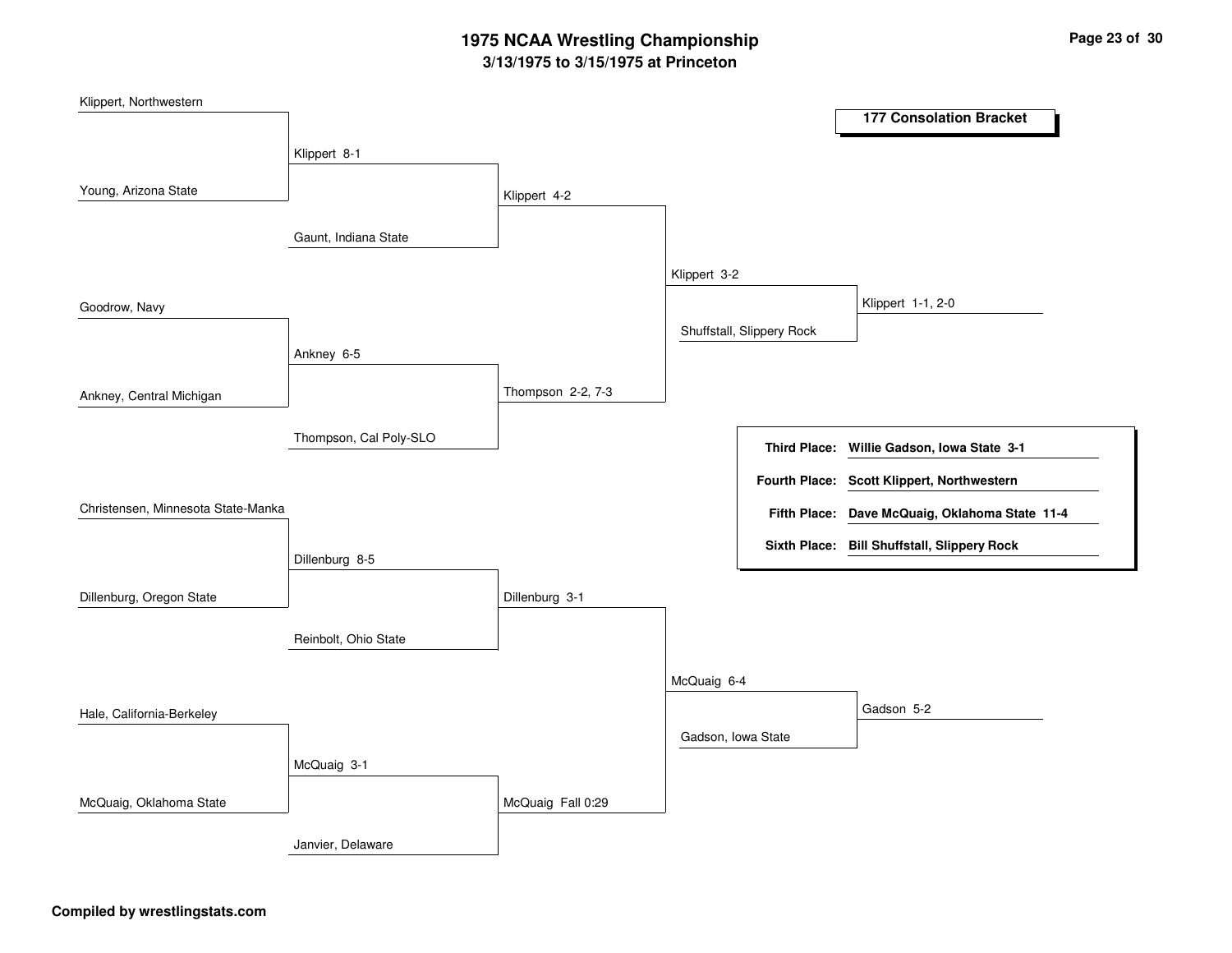**Championship Pigtail Bouts for 177**

| Ed Janvier - Delaware         |              |
|-------------------------------|--------------|
| Buck Davis - Oregon           | Janvier 6-4  |
| Bob Steele - Wyoming          | Steele 3-1   |
| Dick Erickson - Northern Iowa |              |
| Brady Hall - UCLA             |              |
| Kevin Johnson - Maryland      | Hall $8-3$   |
| Russ Paulsen - Utah State     |              |
| Mike Radford - East Carolina  | Paulsen 10-8 |
| Bruce Young - Arizona State   |              |
| Craig Evans - Pittsburgh      | Young 10-5   |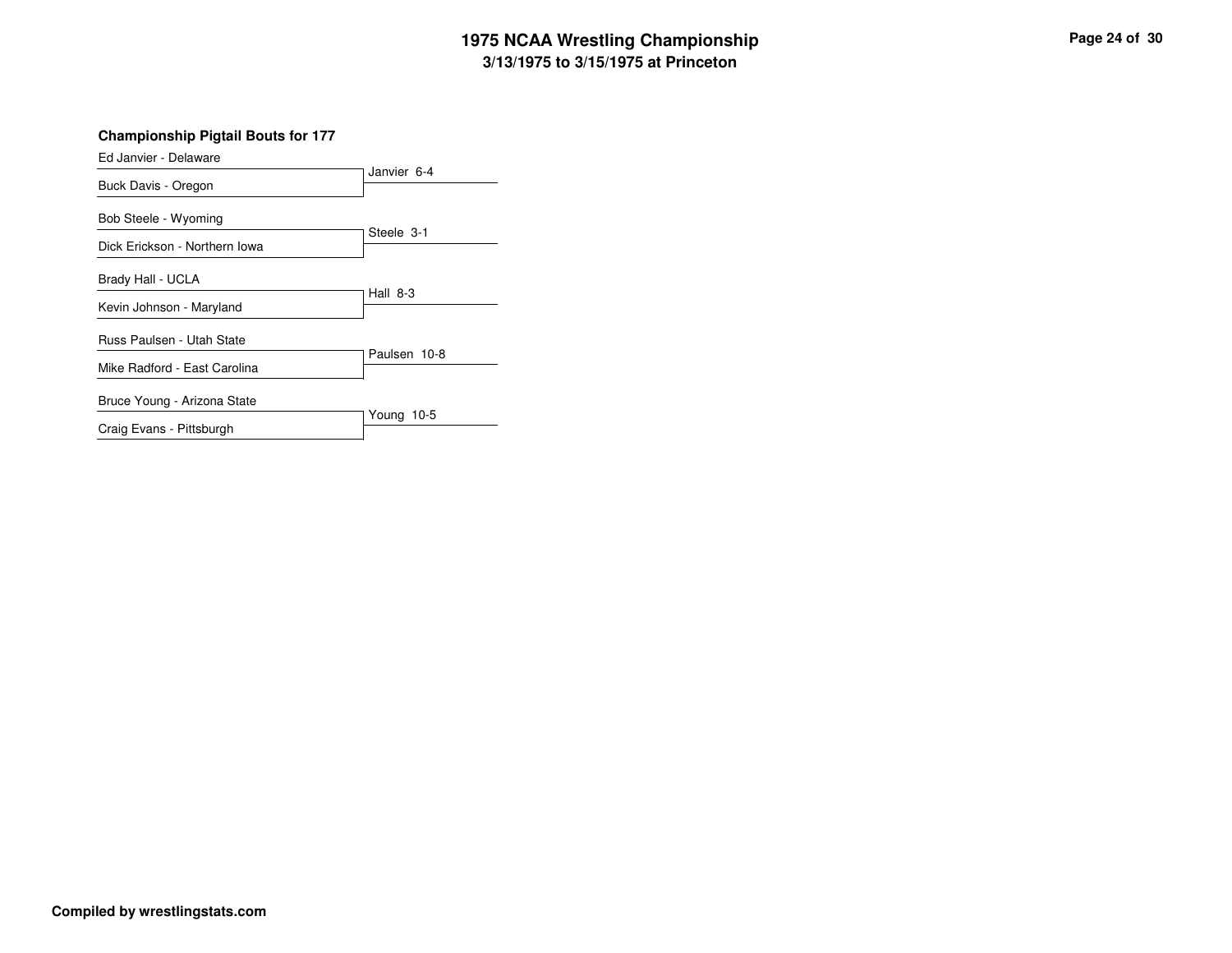| Henry Jackson, Florida                 |                           |                         |                          |                  |
|----------------------------------------|---------------------------|-------------------------|--------------------------|------------------|
| Brad Rheingans, North Dakota State [5] | Brad Rheingans 12-2       |                         |                          |                  |
| Fred Bohna, UCLA                       | Fred Bohna 1-1, 2-2 RD    | Brad Rheingans 6-2      |                          | 190 Weight Class |
| Charles Wright, SUNY-Buffalo           |                           |                         |                          |                  |
| John Govea, Stanford                   |                           |                         | Brad Rheingans Fall 6:05 |                  |
| Kurt Kuehl, Minnesota State-Mankato    | Kurt Kuehl 4-2            |                         |                          |                  |
| Neal Brendel, Yale                     |                           | Neal Brendel 11-6       |                          |                  |
| Wes Hines, Oregon [4]                  | Neal Brendel 9-3          |                         |                          |                  |
| Bill McCrady, Brigham Young            |                           |                         |                          | Al Nacin 6-3     |
| Denny St. Clair, Penn State            | Bill McCrady 11-3         |                         |                          |                  |
| Scott Wickard, Michigan State          | Al Nacin 14-9             | Al Nacin 16-0           |                          |                  |
| Al Nacin, Iowa State [1]               |                           |                         |                          |                  |
| Dave Goodier, New Mexico               |                           |                         | Al Nacin Fall 4:24       |                  |
| Bill Voliva, Virginia                  | Dave Goodier Fall 1:21    |                         |                          |                  |
| Frank Czarnecki, Illinois State        |                           | Mark Tiffany Fall 5:48  |                          |                  |
| Mark Tiffany, Northern Illinois [8]    | Mark Tiffany 12-1         |                         |                          |                  |
| Brent Wissenback, Humboldt State [7]   |                           |                         |                          | Al Nacin 8-4     |
| Bob Orwig, Air Force                   | Bob Orwig 16-8            |                         |                          |                  |
| Rick Dixon, William & Mary             |                           | Bob Orwig Fall 6:33     |                          |                  |
| Dan McCullough, Oklahoma               | Rick Dixon 9-6            |                         |                          |                  |
| Rick Jones, Oklahoma State             |                           |                         | Laurent Soucie 4-3       |                  |
| Laurent Soucie, Wisconsin [2]          | Laurent Soucie 4-3        |                         |                          |                  |
| Frank Savegnago, SIU-Edwardsville      |                           | Laurent Soucie 10-6     |                          |                  |
| Al Manning, Ball State                 | Frank Savegnago Fall 3:29 |                         |                          |                  |
| Rich Calderon, Washington [3]          |                           |                         |                          | Greg Stevens 8-2 |
| Bill Bailey, Pittsburgh                | Rich Calderon 3-1         |                         |                          |                  |
| Tad Sargent, Rhode Island              |                           | Rich Calderon Fall 6:56 |                          |                  |
| Bob Johnson, Nebraska                  | Bob Johnson 6-2           |                         |                          |                  |
| Greg Stevens, lowa                     |                           |                         | Greg Stevens 2-2, 4-1    |                  |
| Shane Coburn, Boise State              | Greg Stevens Fall 2:11    |                         |                          |                  |
| Jim Kysar, Wyoming                     |                           | Greg Stevens 3-1        |                          |                  |
|                                        | Roy Baker 13-2            |                         |                          |                  |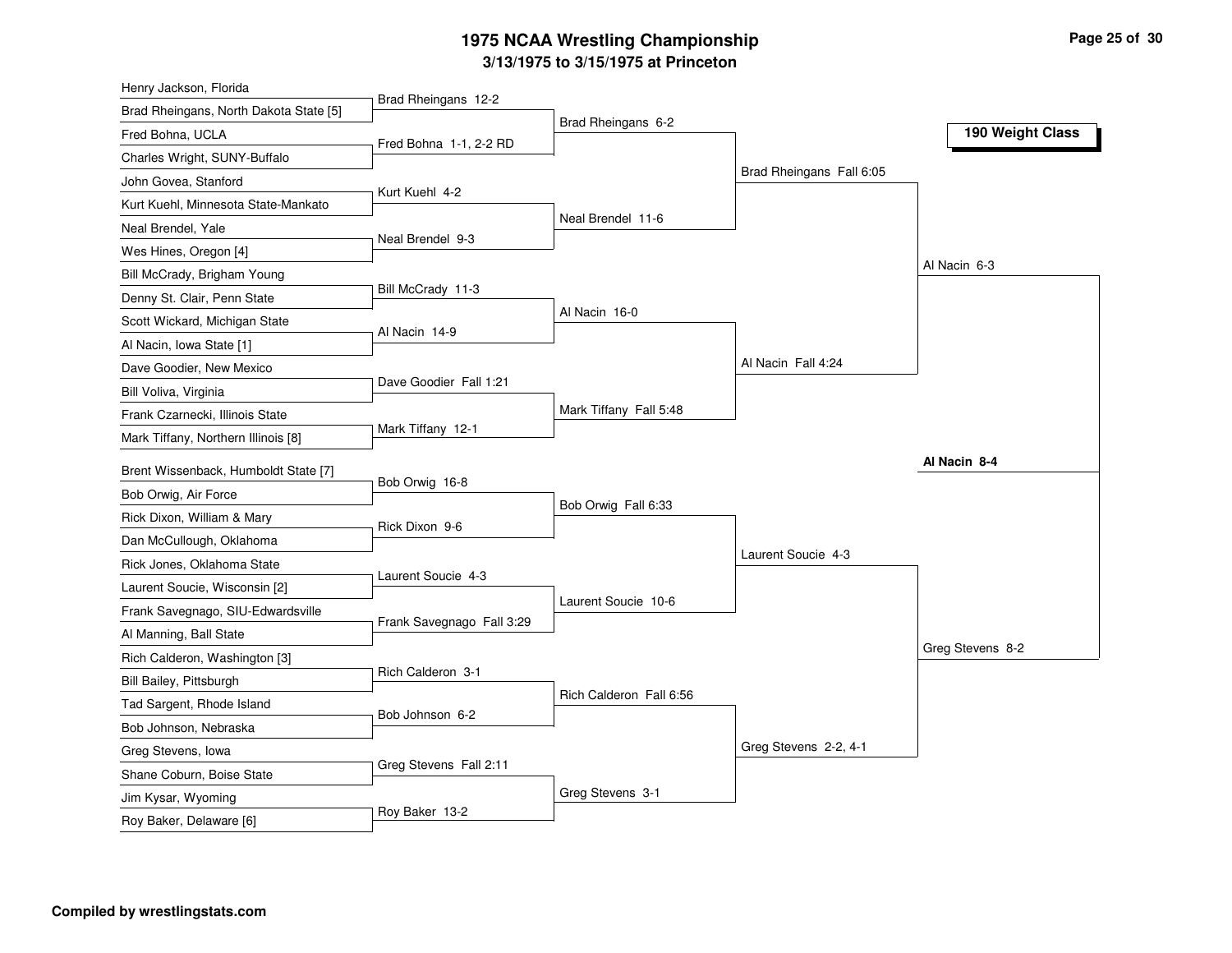| Jackson, Florida            |                            |              |                   |                               | <b>190 Consolation Bracket</b>                   |
|-----------------------------|----------------------------|--------------|-------------------|-------------------------------|--------------------------------------------------|
|                             |                            |              |                   |                               |                                                  |
|                             | Bohna Med FFT              |              |                   |                               |                                                  |
| Bohna, UCLA                 |                            | Brendel 6-1  |                   |                               |                                                  |
|                             |                            |              |                   |                               |                                                  |
|                             | Brendel, Yale              |              |                   |                               |                                                  |
|                             |                            |              | Tiffany 16-8      |                               |                                                  |
| Wickard, Michigan State     |                            |              |                   |                               | Soucie 4-3                                       |
|                             |                            |              | Soucie, Wisconsin |                               |                                                  |
|                             | Wickard 6-1                |              |                   |                               |                                                  |
| McCrady, Brigham Young      |                            | Tiffany 7-2  |                   |                               |                                                  |
|                             |                            |              |                   |                               |                                                  |
|                             | Tiffany, Northern Illinois |              |                   |                               | Third Place: Laurent Soucie, Wisconsin 2-1       |
|                             |                            |              |                   |                               | Fourth Place: Brad Rheingans, North Dakota State |
| Jones, Oklahoma State       |                            |              |                   |                               |                                                  |
|                             |                            |              |                   |                               | Fifth Place: Bob Orwig, Air Force 7-1            |
|                             | Savegnago Fall 5:51        |              |                   |                               | Sixth Place: Mark Tiffany, Northern Illinois     |
| Savegnago, SIU-Edwardsville |                            |              |                   |                               |                                                  |
|                             |                            | Orwig 6-4    |                   |                               |                                                  |
|                             | Orwig, Air Force           |              |                   |                               |                                                  |
|                             |                            |              | Orwig 3-1         |                               |                                                  |
|                             |                            |              |                   |                               | Rheingans 4-1                                    |
| McCorkel, Lehigh            |                            |              |                   | Rheingans, North Dakota State |                                                  |
|                             | McCorkel 1-1, 3-2          |              |                   |                               |                                                  |
|                             |                            |              |                   |                               |                                                  |
| Baker, Delaware             |                            | McCorkel 4-2 |                   |                               |                                                  |
|                             | Calderon, Washington       |              |                   |                               |                                                  |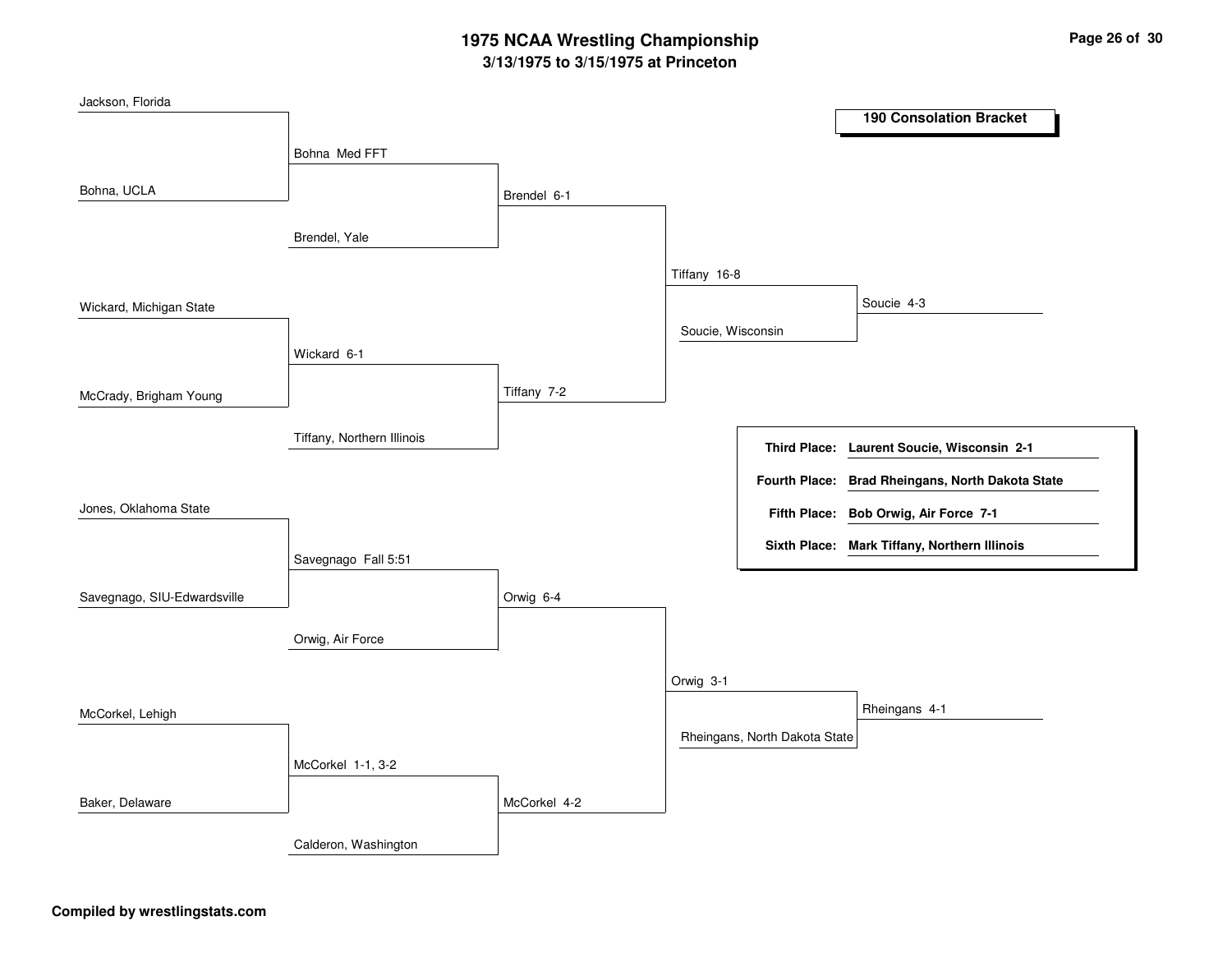### **Championship Pigtail Bouts for 190**

Charles Wright - SUNY-Buffalo

|                            | Wright Fall 4:58  |
|----------------------------|-------------------|
| Ted Smith - Miami Ohio     |                   |
| Henry Jackson - Florida    |                   |
| Tom Swoyer - Drake         | Jackson 10-2      |
| Rich Calderon - Washington |                   |
| Kevin Quigley - Ohio State | Calderon 6-5      |
| Greg Stevens - Iowa        |                   |
| Don McCorkel - Lehigh      | Stevens Fall 5:45 |

### **Consolation Pigtail Bouts for 190**

Don McCorkel - Lehigh

McCorkel 4-0Shane Coburn - Boise State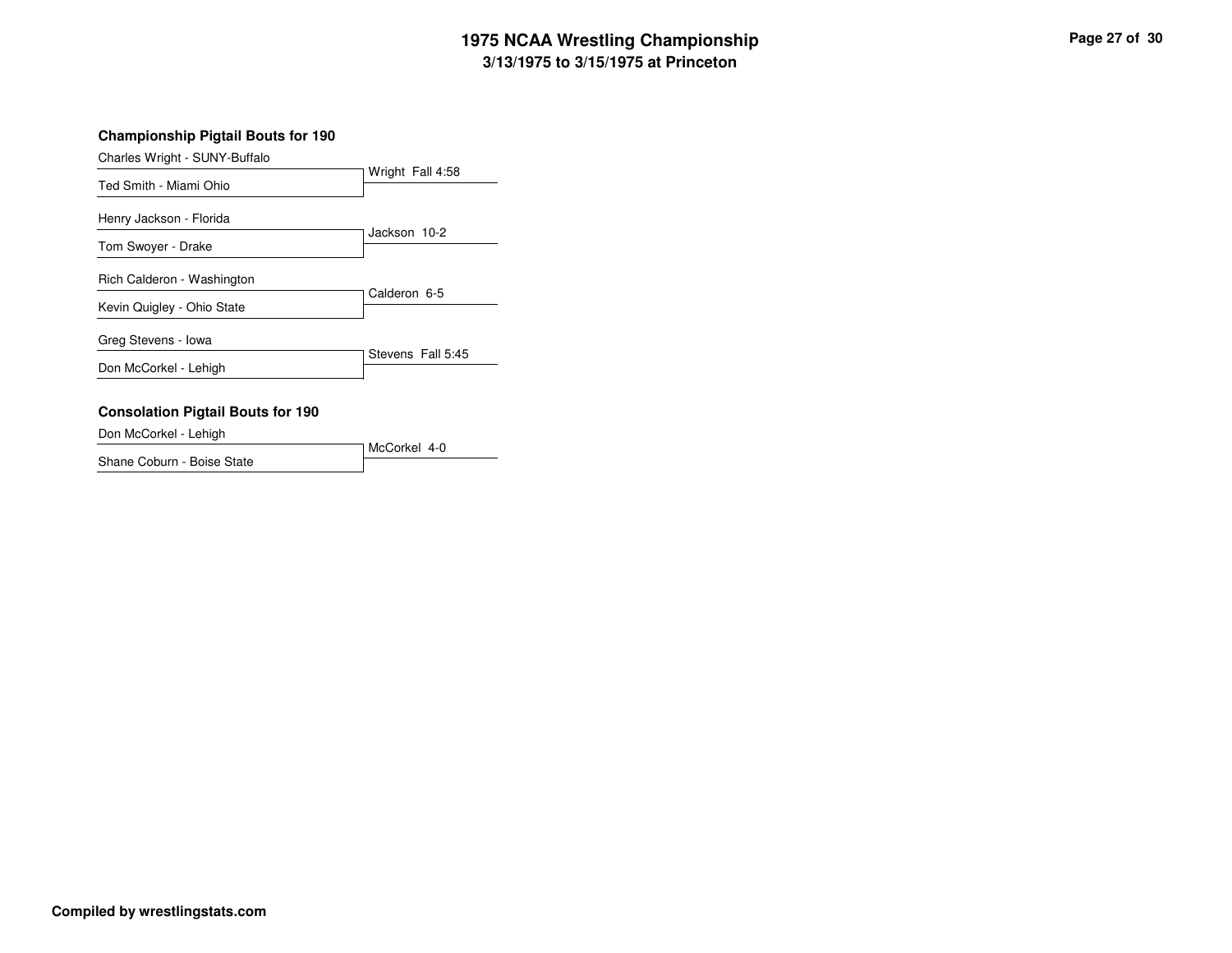| Mark Cole, Arizona State                |                            |                            |                       |                         |
|-----------------------------------------|----------------------------|----------------------------|-----------------------|-------------------------|
| Don Mayorga, Hofstra [5]                | Don Mayorga Fall 1:31      |                            |                       |                         |
| John Bowlsby, Iowa                      | John Bowlsby 7-0           | John Bowlsby 9-8           |                       | <b>UNL Weight Class</b> |
| Tom Higgins, North Carolina State       |                            |                            |                       |                         |
| Milt Seals, New Mexico                  |                            |                            | John Bowlsby 17-5     |                         |
| Dalfin Blaske, North Dakota State       | Milt Seals Fall 4:39       |                            |                       |                         |
| Gene Santole, Bucknell                  |                            | Milt Seals 7-6             |                       |                         |
| Chuck Coryea, Clarion [4]               | Chuck Coryea 5-2           |                            |                       |                         |
| Kevin Pancratz, Illinois                |                            |                            |                       | Larry Bielenberg 5-2    |
| Mark Stepanovich, Navy                  | Mark Stepanovich 9-3       |                            |                       |                         |
| Mitch Marsciano, Michigan               |                            | Larry Bielenberg DFT 6:43  |                       |                         |
| Larry Bielenberg, Oregon State [1]      | Larry Bielenberg Fall 4:20 |                            |                       |                         |
| Willie Bryant, East Carolina            |                            |                            | Larry Bielenberg 10-4 |                         |
| Al Nuytten, Air Force                   | Willie Bryant 6-4          |                            |                       |                         |
| Gerry Anthony, Minnesota State-Moorhead |                            | Bill Kalkbrenner Fall 2:52 |                       |                         |
| Bill Kalkbrenner, Oklahoma [8]          | Bill Kalkbrenner Fall 2:47 |                            |                       |                         |
|                                         |                            |                            |                       | Larry Bielenberg 8-2    |
| Gary Peterson, Brigham Young [7]        | Gary Peterson Fall 3:36    |                            |                       |                         |
| Mark Bittick, Boise State               |                            | Gary Peterson 21-3         |                       |                         |
| Jimmy Jackson, Oklahoma State           | Dave Rodhe Fall 5:12       |                            |                       |                         |
| Dave Rodhe, Kent State                  |                            |                            | Greg Gibson 4-1       |                         |
| Mike Murburg, Princeton                 | Greg Gibson Fall 7:20      |                            |                       |                         |
| Greg Gibson, Oregon [2]                 |                            | Greg Gibson 11-3           |                       |                         |
| Reggie Williams, Dartmouth              | Jerry Anderson 4-1         |                            |                       |                         |
| Jerry Anderson, Drake                   |                            |                            |                       | Greg Gibson 6-4         |
| Terry DeStito, Lehigh [3]               | Terry DeStito 1-1, 1-1 RD  |                            |                       |                         |
| Bob Walker, Alabama                     |                            | Terry DeStito 5-2          |                       |                         |
| Jim Schuster, Lock Haven                | Bruce Conger 5-0           |                            |                       |                         |
| Bruce Conger, Nebraska                  |                            |                            |                       |                         |
| Ken Stewart, Yale                       | Larry Avery 16-5           |                            | Larry Avery 2-2, 6-1  |                         |
| Larry Avery, Michigan State             |                            |                            |                       |                         |
|                                         |                            |                            |                       |                         |
| Jim Feucht, Miami Ohio                  | Joel Puleo 13-7            | Larry Avery 5-0            |                       |                         |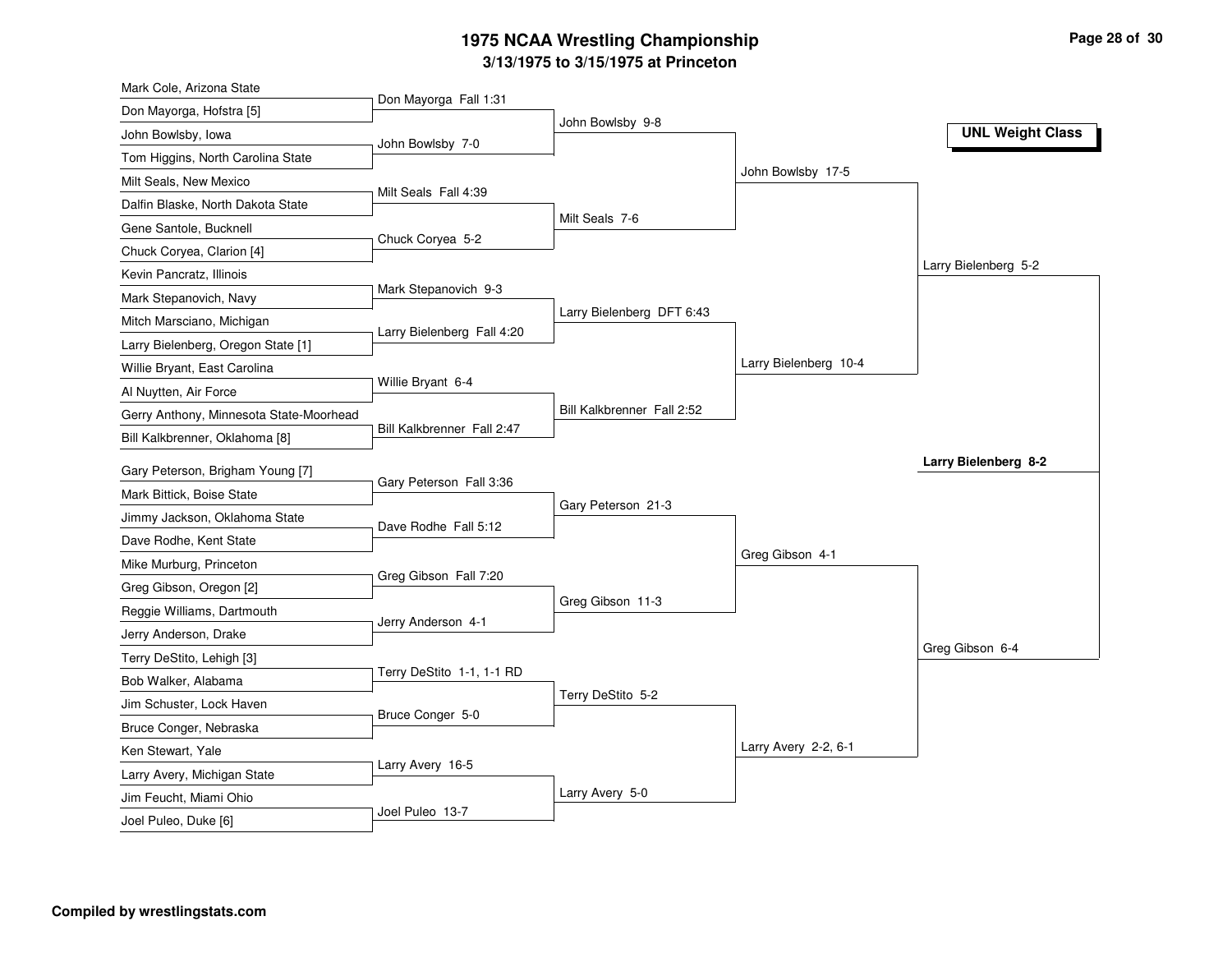| Bertolone, John Carroll |                         |                    |                       |                                           |
|-------------------------|-------------------------|--------------------|-----------------------|-------------------------------------------|
|                         |                         |                    |                       | <b>UNL Consolation Bracket</b>            |
|                         | Mayorga 5-2             |                    |                       |                                           |
|                         |                         |                    |                       |                                           |
| Mayorga, Hofstra        |                         | Seals Fall 3:22    |                       |                                           |
|                         |                         |                    |                       |                                           |
|                         | Seals, New Mexico       |                    |                       |                                           |
|                         |                         |                    | Kalkbrenner Fall 3:07 |                                           |
| Marsciano, Michigan     |                         |                    |                       | Kalkbrenner 4-3                           |
|                         |                         |                    | Avery, Michigan State |                                           |
|                         | Marsciano Med FFT       |                    |                       |                                           |
|                         |                         |                    |                       |                                           |
| Stepanovich, Navy       |                         | Kalkbrenner 8-1    |                       |                                           |
|                         |                         |                    |                       |                                           |
|                         | Kalkbrenner, Oklahoma   |                    |                       | Third Place: John Bowlsby, Iowa Fall 4:41 |
|                         |                         |                    |                       | Fourth Place: Bill Kalkbrenner, Oklahoma  |
|                         |                         |                    |                       |                                           |
| Whisman, Iowa State     |                         |                    |                       | Fifth Place: Terry DeStito, Lehigh 5-3    |
|                         |                         |                    |                       | Sixth Place: Larry Avery, Michigan State  |
|                         | Whisman 4-0             |                    |                       |                                           |
| Anderson, Drake         |                         | Peterson Fall 4:42 |                       |                                           |
|                         |                         |                    |                       |                                           |
|                         | Peterson, Brigham Young |                    |                       |                                           |
|                         |                         |                    |                       |                                           |
|                         |                         |                    | DeStito 8-3           |                                           |
| Stewart, Yale           |                         |                    |                       | Bowlsby 4-2                               |
|                         |                         |                    | Bowlsby, lowa         |                                           |
|                         | Stewart 9-5             |                    |                       |                                           |
|                         |                         |                    |                       |                                           |
| Puleo, Duke             |                         | DeStito 8-2        |                       |                                           |
|                         | DeStito, Lehigh         |                    |                       |                                           |